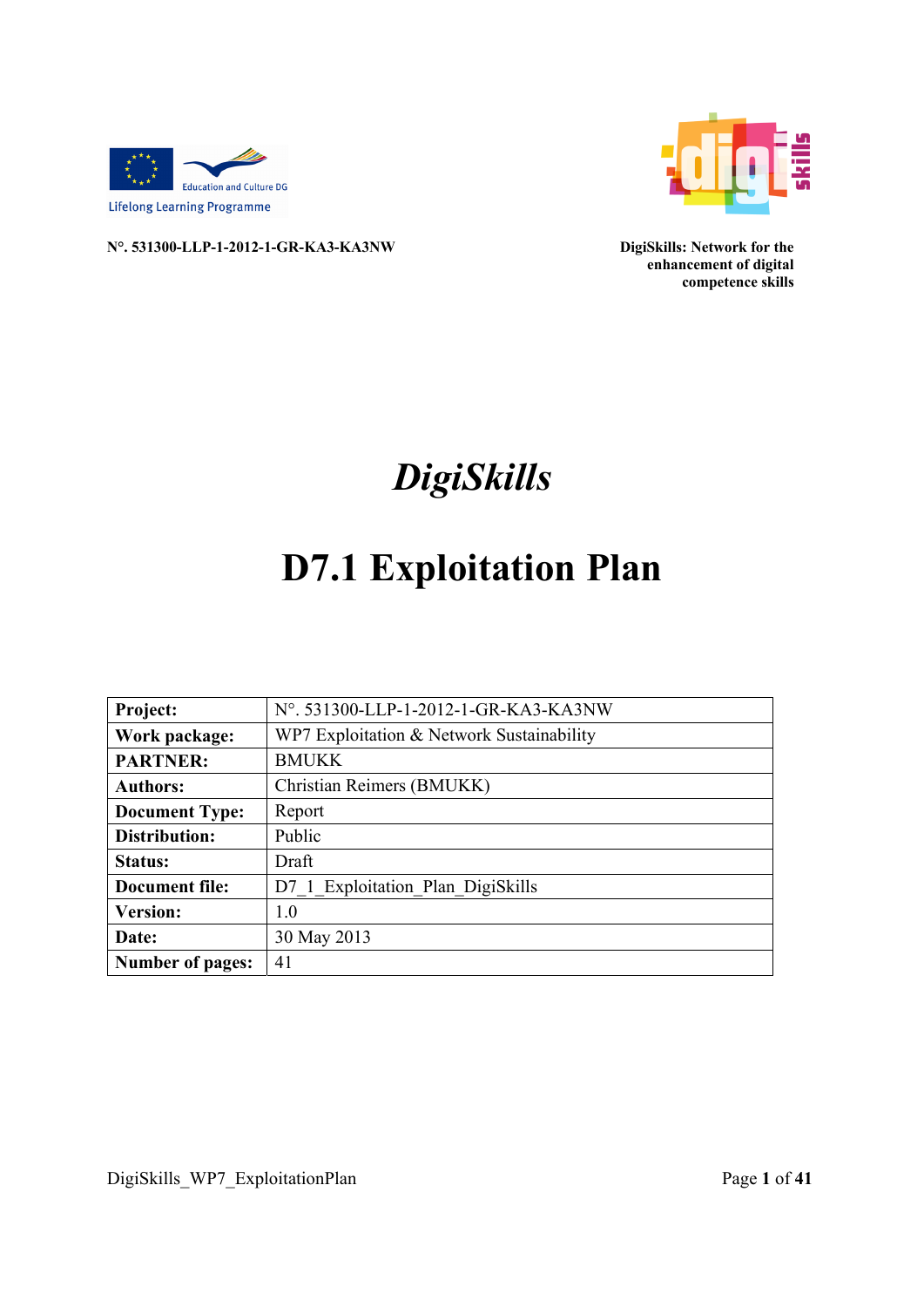



#### **Versions of the Document**

| <b>Version</b> | Date        | Contributor              | <b>Summary of Changes</b>                         |  |
|----------------|-------------|--------------------------|---------------------------------------------------|--|
| 0.1            | 15.02.2013  | <b>Christian Reimers</b> | First draft version                               |  |
| 0.2            | 25.02.2013  | <b>Christian Reimers</b> | Initial version for partners' input               |  |
| 0.3            | 14.03.2013  | <b>Christian Reimers</b> | Input of partners (CECE) included                 |  |
| 0.4            | 04.03.2013  | <b>Christian Reimers</b> | Input of partners (EFQUEL, Ynternet.org) included |  |
| 0.5            | 18.04.2013. | Magdalena Jasinska       | Review of deliverable                             |  |
| 0.6            | 18.04.2013. | Andrina Granić           | Review of deliverable                             |  |
| 1.0            | 30.05.2013  | <b>Christian Reimers</b> | Final Version                                     |  |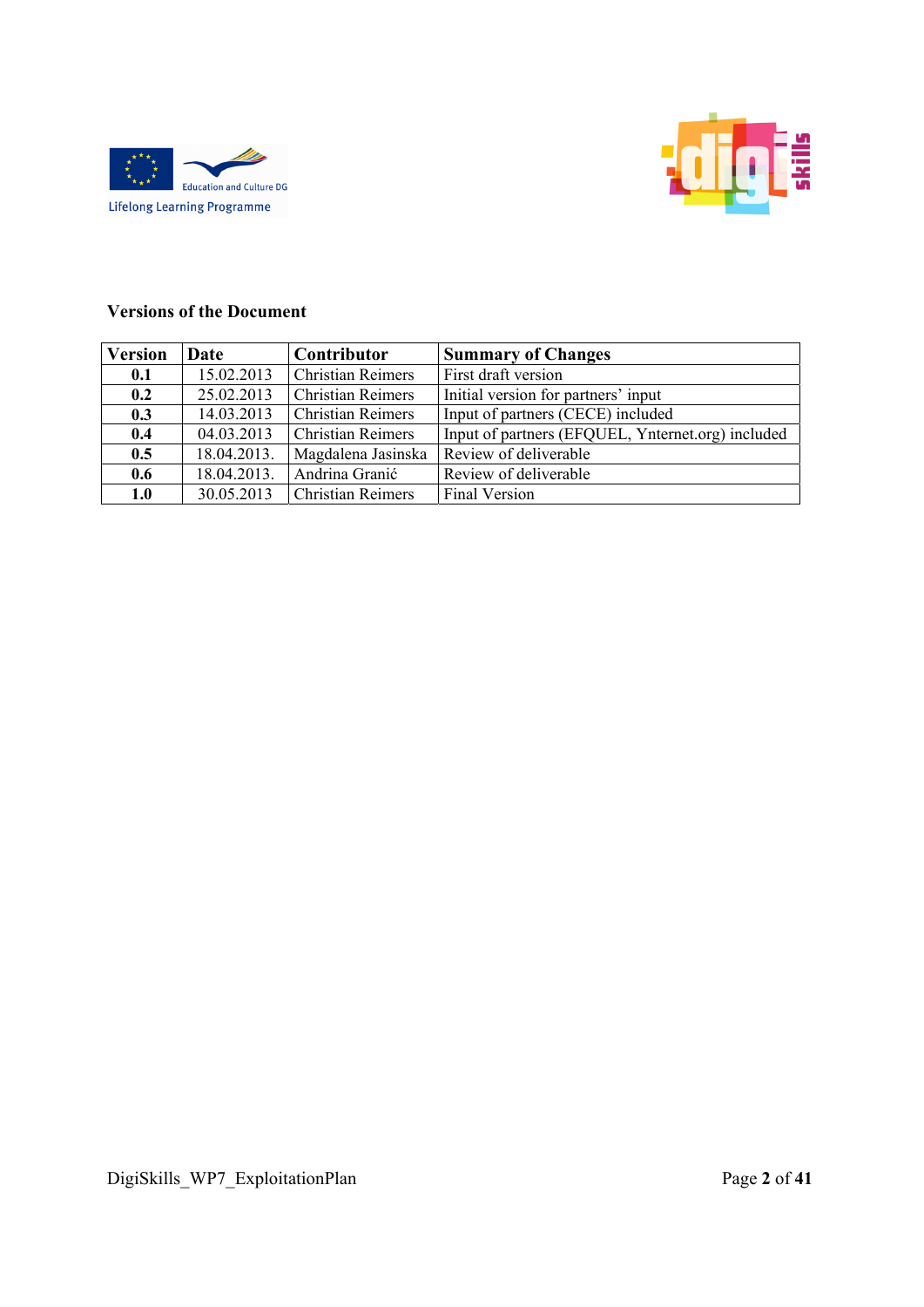



| $\mathbf{1}$<br>$\overline{2}$ |                |                                                                                        |  |
|--------------------------------|----------------|----------------------------------------------------------------------------------------|--|
|                                | 2.1            |                                                                                        |  |
|                                | 2.2            |                                                                                        |  |
|                                | 2.2.1<br>2.2.2 |                                                                                        |  |
|                                |                | P2 - Maria Curie Sklodowska University - University Centre for Distance Learning       |  |
|                                | 2.2.3          | P3 - Computer Technology Institute and Press "Diophantus" (CTI) 11                     |  |
|                                | 2.2.4          |                                                                                        |  |
|                                | 2.2.5          |                                                                                        |  |
|                                | 2.2.6          | P6 - Bundesministerium für Unterricht, Kunst und Kultur (BMUKK)  14                    |  |
|                                | 2.2.7          |                                                                                        |  |
|                                | 2.2.8          |                                                                                        |  |
|                                | 2.2.9          |                                                                                        |  |
| $\mathbf{3}$                   |                |                                                                                        |  |
|                                | 3.1            |                                                                                        |  |
|                                | 3.2            |                                                                                        |  |
| $\overline{\mathbf{4}}$        |                |                                                                                        |  |
|                                | 4.1            |                                                                                        |  |
|                                | 4.2            |                                                                                        |  |
|                                | 4.3            |                                                                                        |  |
|                                | 4.4            |                                                                                        |  |
|                                | 4.4.1<br>term? | What are your national/organizational implementation goals on the mid- and long-<br>22 |  |
|                                | 4.4.2          | What are your general target groups you will address? Which potential partners and     |  |
|                                |                |                                                                                        |  |
|                                | 4.4.3          |                                                                                        |  |
|                                | 4.5            |                                                                                        |  |
| 5                              |                |                                                                                        |  |
|                                |                |                                                                                        |  |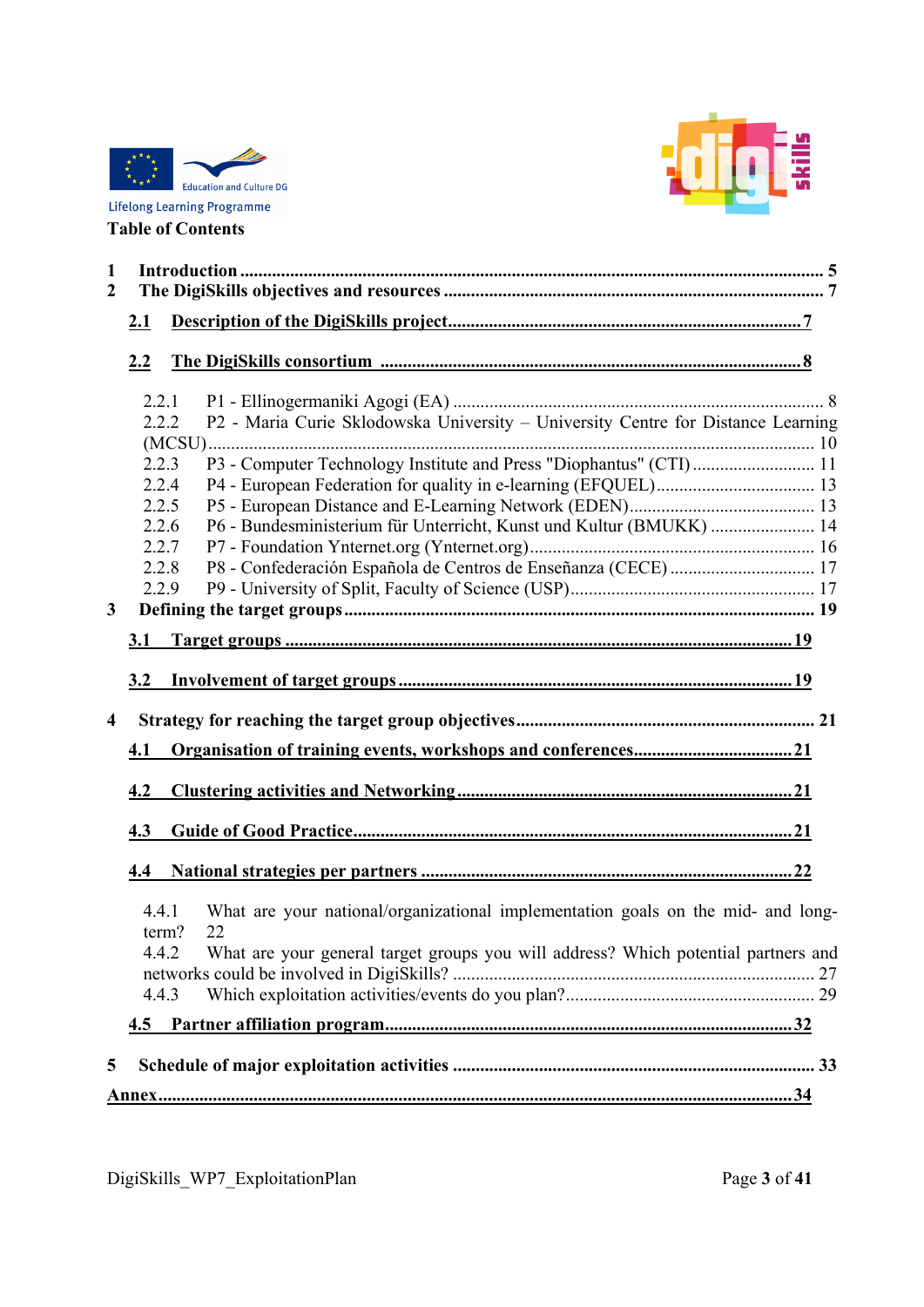| <b>Education and Culture DG</b>      |    |
|--------------------------------------|----|
| <b>Lifelong Learning Programme</b>   |    |
| <b>PARTNER AFFILIATION AGREEMENT</b> |    |
| <b>List of Associated Partners.</b>  | 38 |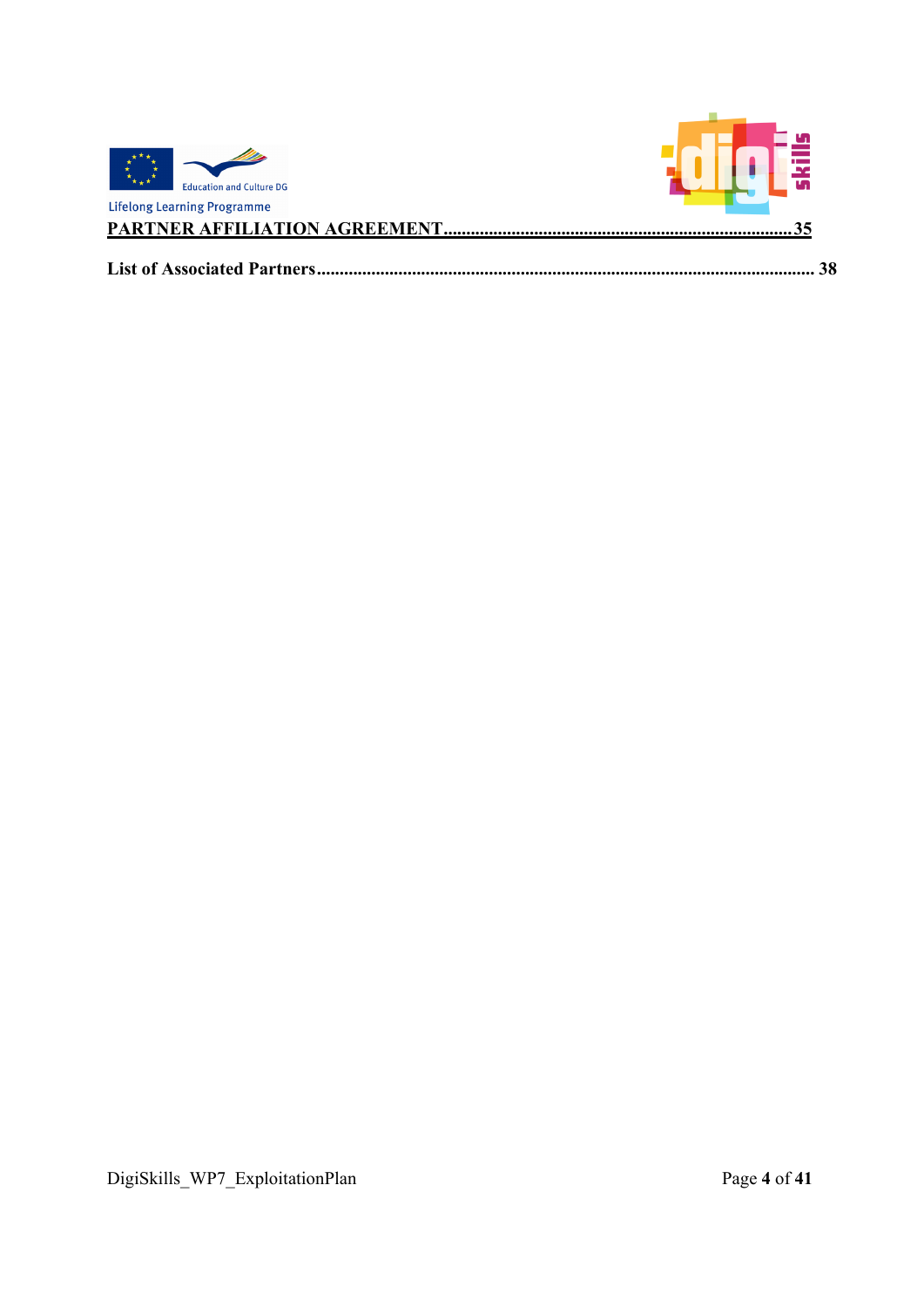



# **1 Introduction**

From the initial stages of the project, a detailed exploitation plan will be developed, in close coordination with the dissemination plan (WP6), as these two will reflect the valorisation strategy of the project. The valorisation strategy is integrated with the project's strong user-centred approach: as the project aims to introduce a new learning culture in secondary to higher education communities, special emphasis in the exploitation efforts will be given to the outreach to final users. The heavy involvement of users in the identification of needs requirements, options, design and redesign of the scenarios and services, is a positive asset that will expectedly lead to increased levels of user acceptance and commitment beyond the end of the project.

This document will be further updated summarizing the activities, synergies with other research initiatives and strategies that have been adopted with the view to reaching out the targeted users at the second year of the project (deliverable D7.2 Updated Exploitation Plan in month M24).

There will be a second updated version which will be the final version of the initial exploitation plan summarizing the activities, synergies with other research initiatives and strategies that have been adopted with the view to reaching out the targeted users after the funding period of the project (deliverable D7.3 Final Exploitation & Sustainability Plan at the end of the project, month M36). This will include also

- **established cooperation's** with related projects funded by LLP, FP7 and ICT PSP initiatives providing input to and taking into account relevant outcomes as well as collaboration with initiatives and projects beyond Europe,
- **further sustainability actions** for the DigiSkills project outcomes, by an assessment of the course of the affiliation programs and the success of each affiliate-partner network,
- **particularly explored options** for the way that the portal designed and launched by the project can be used and exploited in formal educational settings and
- **presentation of recommendations** as results and their analysis that have the potential, not only to improve the access to the best practices supported by DigiSkills, but also to enhance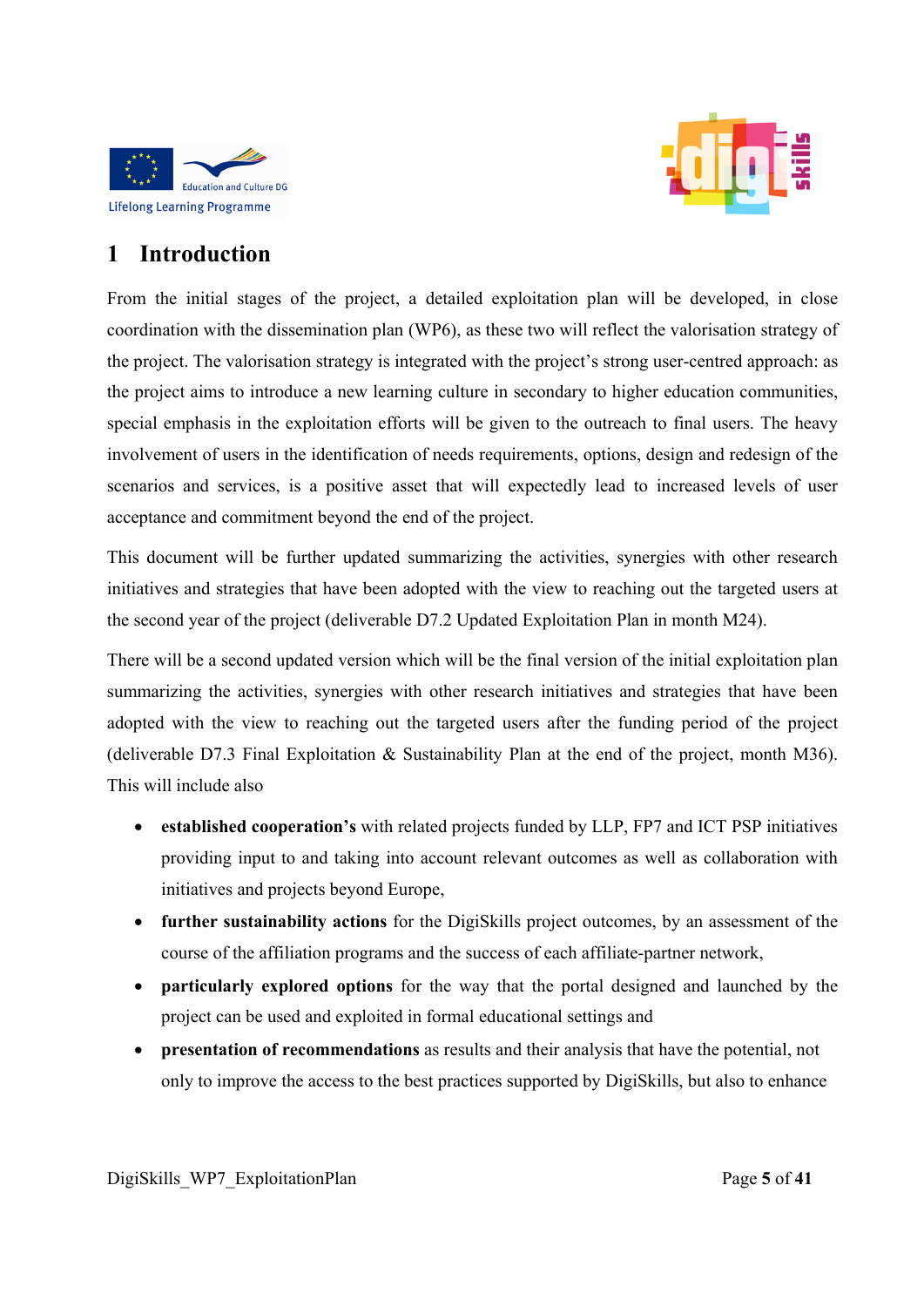



the interaction between interested actors and the organizations that support the best practices themselves.

The exploitation plan of the DigiSkills project will describe the national exploitation potential of the partners along with some planned exploitation activities. Mutual cooperation between the strategic partners will be organised and potential strategic alliances will also be identified. The exploitation plan will include the identification of the project's audience and strategic objectives, as well as the project-level and partner-level implementation/exploitation/ sustainability objectives and activities.

In the projects approach of DigiSkills it is proposed that the following principles shall guarantee for a sustainable implementation of the project results:

- to build upon the past,
- to use resources efficiently in the present and
- to account and develop for the future.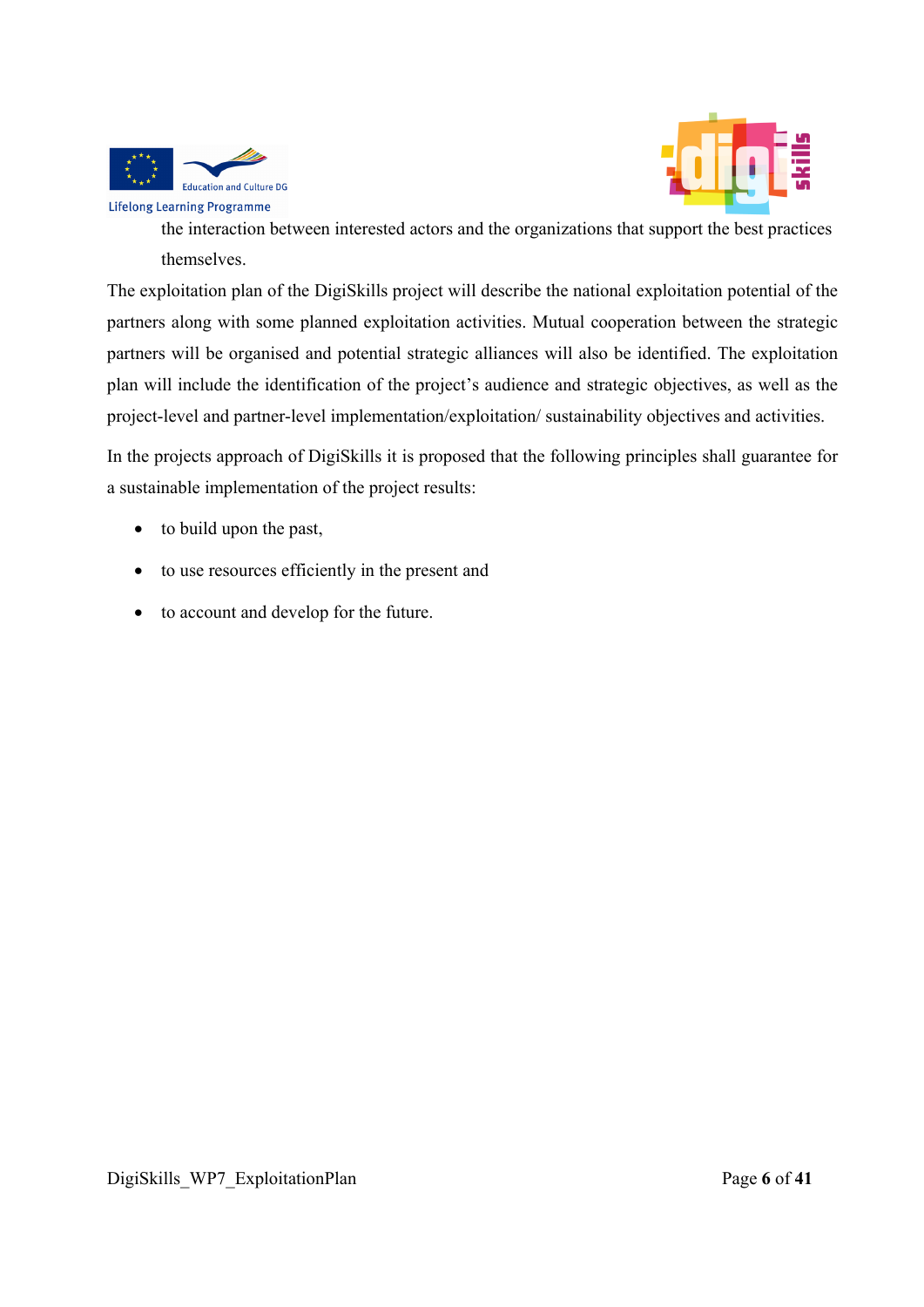



# **2 The DigiSkills objectives and resources**

The overall DigiSkills objective is to build upon the past experience of research & development projects in the field of learning resources, such as METASCHOOL, Open Science Resources, Open Discovery Space, eLene2learn in order to build up a sustainable network. The aim is to successfully implement the accumulated knowledge about digital skills into Europe's schools, sustained by the DigiSkills Best Practice Guidelines (deliverable D7.4 in month M36).

The major objectives of the DigiSkills exploitation strategy are:

- To clearly define the DigiSkills target groups
- To show the European exploitation potential of DigiSkills
- To develop a sustainable network with partners, stake-holders, networks and multipliers
- To set out the structure of a Partner Affiliation Programme
- To ensure a viable implementation by providing all interested individuals with the DigiSkills Best Practice Guidelines

## *2.1 Description of the DigiSkills project*

The DigiSkills project aims to link available learning content by utilising a user-centered approach through a program of in-service training of school teachers and school ICT staff on topics related to the organisation, sharing, use and re-use of digital learning resources that can be accessed through online learning repositories.

Secondly, DigiSkills aims to develop Best Practice Guidelines in all project languages (i.e. English, Greek, German, Hungarian, Dutch, Polish, Spanish and Croatian). This set of guidelines will assist the development and assessment of teacher training programs in the use of digital content and online resources for teaching and learning. The Guide will be trialed, tested and validated through training programmes in other European schools from the participating networks.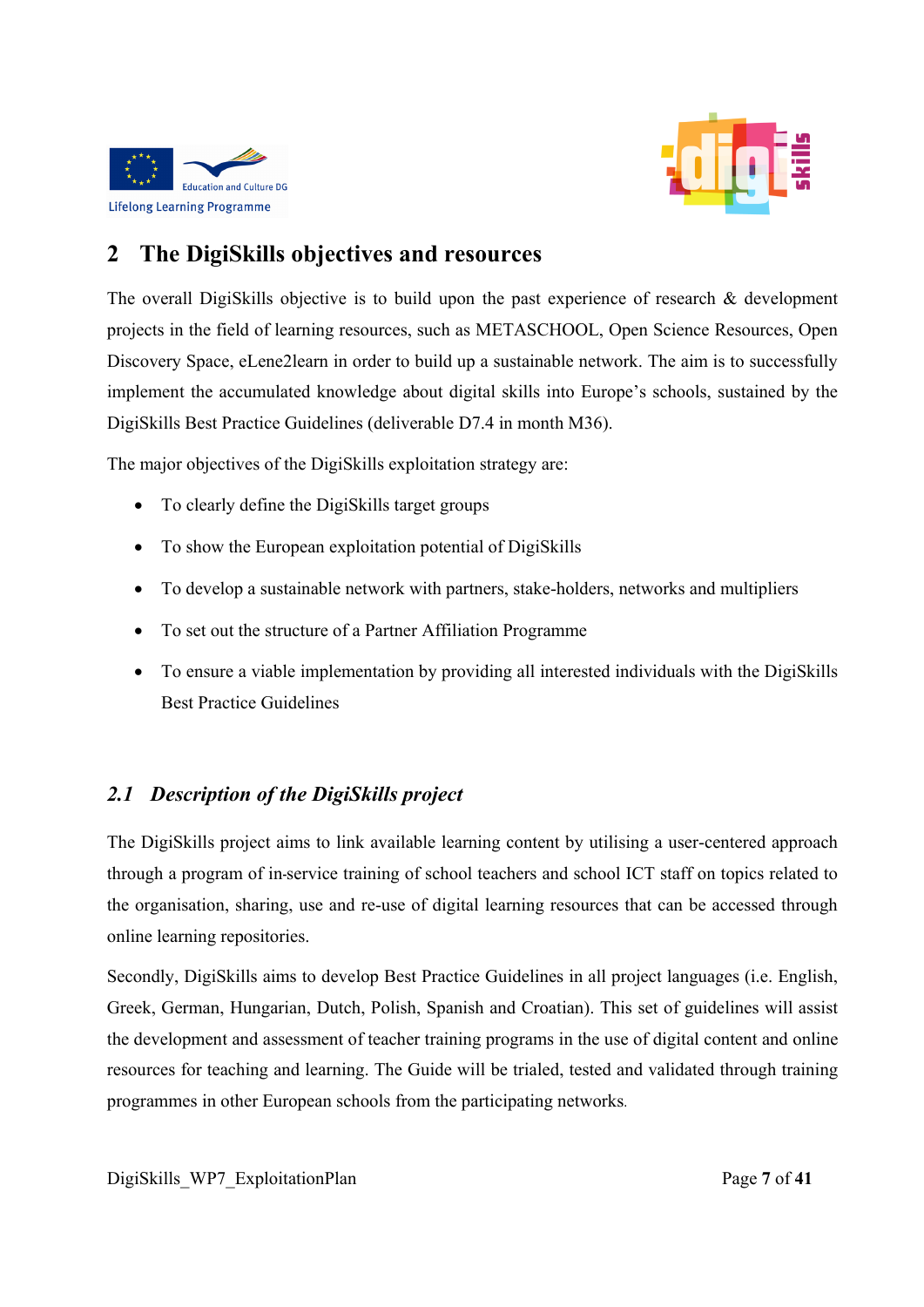



The main focus of the DigiSkills project will be an innovative web inventory and training programme on the methodological approaches teachers can use to integrate web-based digital content with core academic content in lesson plans and increase student participation in the classroom. The programme will be based on techniques that teachers can utilise to motivate their students with real world learning activities that develop problem solving, collaboration, and effective communication skills. The web inventory includes good practices and cases which teachers can implement in their schools and teachers and experts are going to build a community using, rating this good practices and cases and get in contact with each other.

## *2.2 The DigiSkills consortium*

The DigiSkills consortium brings together significant expertise from the fields of teacher training, curriculum development, content and web repositories organisation and teacher performance evaluation and assessment. The breadth of expertise will be used to develop a practical training framework and examples of good practice to improve the quality of teaching and learning in the classroom. Trainee teachers will have the opportunity, during the training process, to use the platform to create their own games and activities. The process, which has been assessed and confirmed, gives these teachers the opportunity to familiarize themselves with the concept of developing and sharing digital content and resources.

The DigiSkills programme will be implemented simultaneously across participating schools. The programme will target a range of schools from the most innovative schools in Europe (ENIS members), where the use of ICT and digital content supports the upgrade of quality teaching and learning, to the small rural schools of the Rural Wings network, where the use of digital resources is vital for the delivery of basic education.

## **2.2.1 P1 - Ellinogermaniki Agogi (EA)**

Ellinogermaniki Agogi (EA) is an officially recognized state educational organization. It is an institutional member of EDEN (European Distance Education Network), of STEDE (Science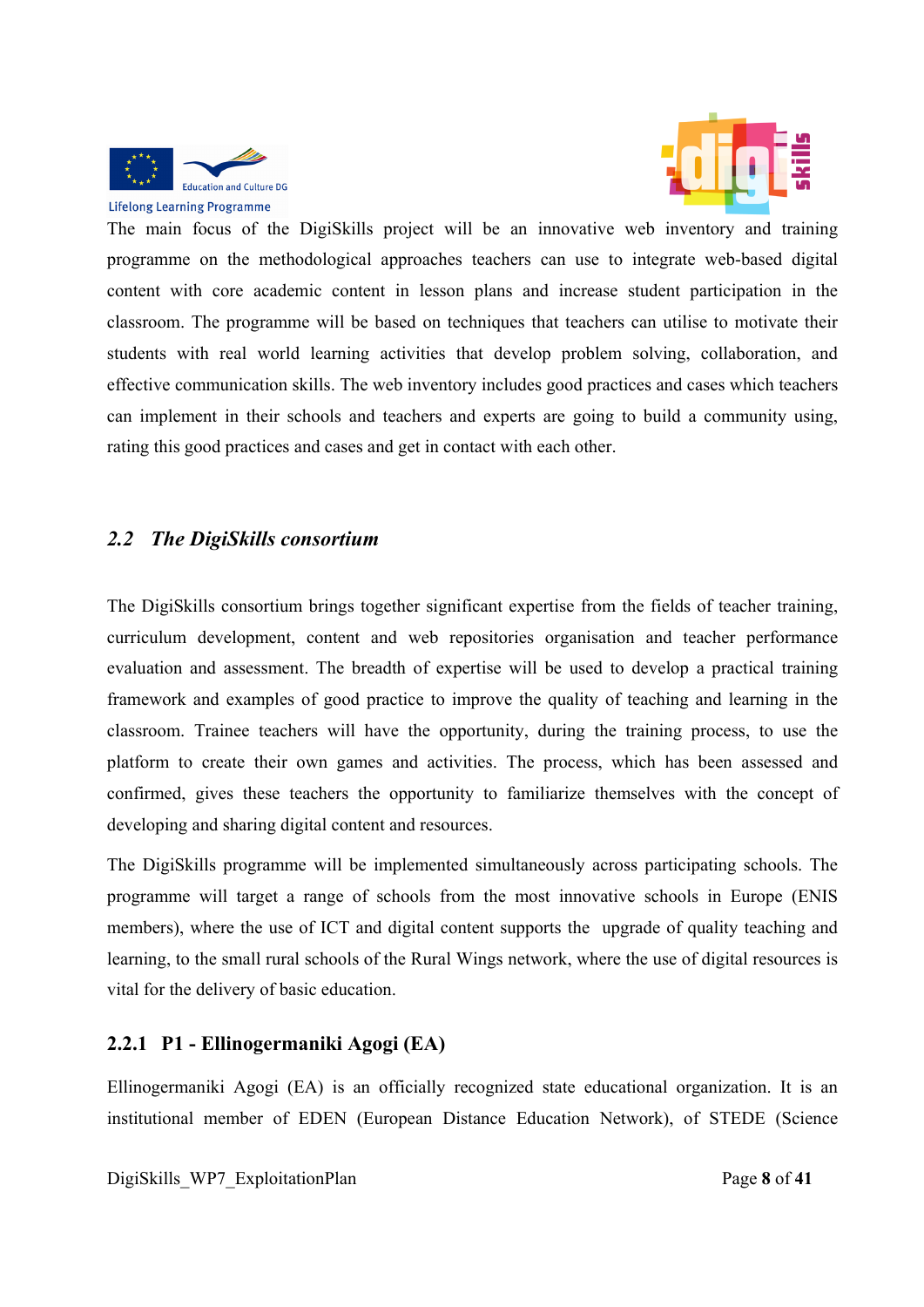



Teacher Education Development in Europe) network and of ECSITE (European Network of Science Centres and Museums) network. EA was the first Greek educational organization to apply ODL in secondary level education in the year of 1993. Since 1995, the organization has established a devoted department, the Research and Development (R&D) Department for the design, development and implementation of the research activities in education, expanding the collaboration with Universities and pedagogical Institutions across Europe, as it provides the best test bed for research applications. The data prove that the work of the R&D facilitates a shift in pedagogical practice among the staff, enabled by pervasive access to ICT throughout the school. The way science is taught has changed dramatically the last 10 years. The effectiveness of the approaches has been recognised by the Greek Ministry of Education who has assigned the EA team to prepare the Science Text Books for the Greek schools back in 2003. The work of the R&D Department which currently employs 15 full time researchers (7 PhD level, 8 MSc) focuses on the following areas: a) the development of methodologies and empirical research to investigate processes of learning and knowledge acquisition in various subject matter areas (physics, mathematics, biology, history, etc); b) the collaboration with computer science departments and artificial intelligence labs for the development of computational models and AI learning systems; c) the collaboration with Universities and private companies for the development and testing of educational software; and d) the design of technology supported learning environments. Under this approach, EA has taken up the challenge to embed pedagogical practice that effectively uses a range of ICTs in every classroom, as well as driving up student academic outcomes across the school. The emphasis of EA is to enhance teacher creativity, supporting staff through targeted professional development and opportunities.

During the last years the R&D department has coordinated and supported the participation of EA in more than 100 European (eContentPlus, ICT PSP, SiS in FP7 and FP6, IST in FP5 and ACT in FP6, LLP ACT, Socrates, Leonardo da Vinci) and National projects. In most of them, the main role of the research group is the design of the implementation of the proposed activities in real school environments. The research group of EA was actively involved in the "School of tomorrow" cluster of the IST programme (FP5&FP6). In the framework of this work the group is working on the reengineering of the science laboratory of the school of tomorrow and on the science teachers

DigiSkills\_WP7\_ExploitationPlan Page **9** of **41**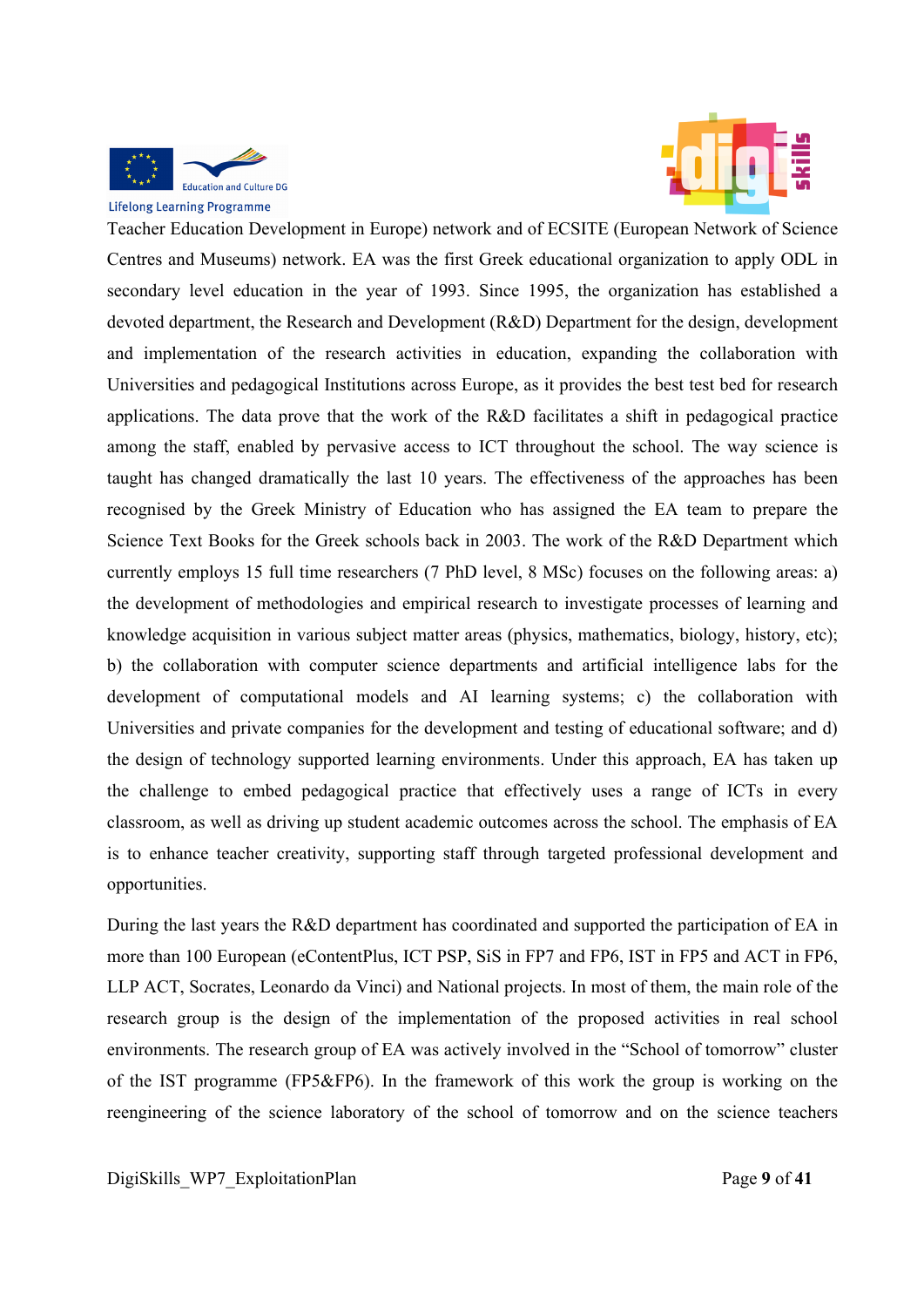



training in the new era (www.schooloftomorrow.gr). EA is coordinating a large network of 130 rural schools in Greece, Spain, Finland, Sweden and Romania (Rural Wings Network http://www.ruralwings-project.net) providing them with distance training and support through the implementation of innovative projects and activities. EA has very successfully coordinated the large scale implementation of innovative methodologies in school environments in Europe.

## **2.2.2 P2 - Maria Curie Sklodowska University – University Centre for Distance Learning (MCSU)**

About 34 thousand students are currently enrolled on full time, extramural, and evening undergraduate, graduate and teacher training courses provided by ten faculties in 30 different study programs at Maria Curie Sklodowska University (MCSU). The university employs approximately 1800 staff members (academic teachers, researchers, professors). Postgraduate and doctoral study programs are increasingly popular.

UCDL (University Centre for Distance Learning) has been established in 2001 as a competency centre for methodology, technology and organisation of eLearning. It has the capacity to provide state-of-the-art information technologies and methodological support to all of our teachers and interested institutions. UCDL takes part in the biggest e-learning initiative in Poland: Polish Virtual University (www.puw.pl) and realizes two big internal projects: University Virtual Campus and University in Second Life. UCDL already participated in 10 international projects on e-learning, blended learning, electronic programmes, online trainings, virtual mobility and virtual entrepreneurship. UCDL cooperates also with the business, public sector and schools.

Previous international experiences: UCDL's international experience is very diverse. Projects could be organised as:

#### *Projects on e-learning, online trainings, e-skills*

-eLene2learn (Learning to learn) proposes a multi-stakeholder network, exploring and promoting the contribution of ICT and digital media in supporting the development of learning to learn competencies in lifelong learning transitions.

-SEVAQ+ (Self Evaluation of Quality in eLearning) is a European-wide initiative for the Selfevaluation of quality in technology-enhanced learning, based on an innovative combination of the Kirkpatrick evaluation model for learning and the EFQM excellence model.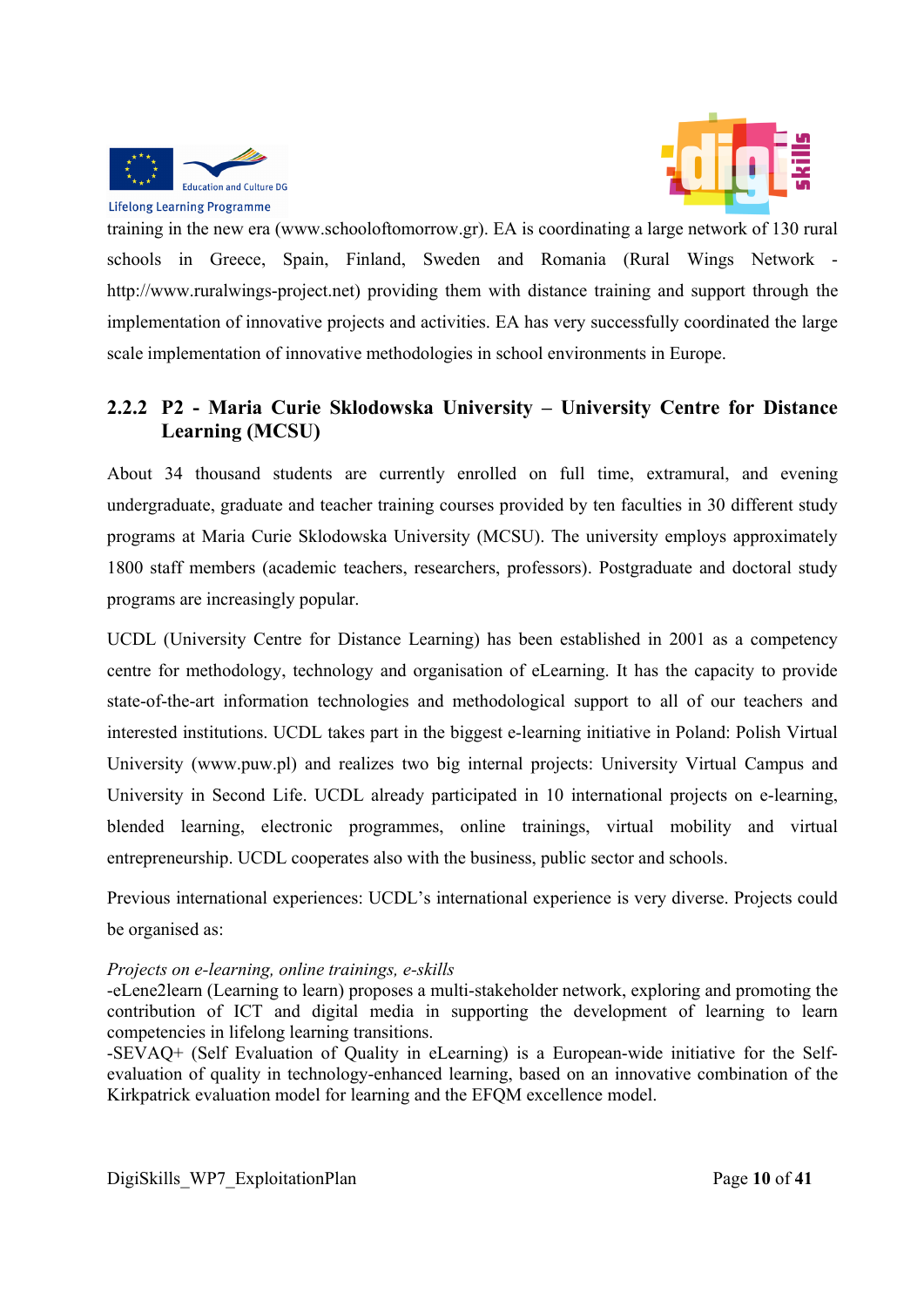



-eLene Consortium projects (Teacher Training – Teacher Learning Centre – Economics E-learning) two of whose addressed to improve the ability of Higher Education teachers and to create a Europewide collaborative space on educational ICT use.

-STEP (Studies on Transitional Electronic Programs) - project aims to develop a validated framework for assessing and comparing (online) European transitional programs.

-Net-Trainers 2 - Net-Trainers is an Online Distance Learning Course which aims to equip tutors/trainers with the skills to teach online using online technologies

-CHLASTS (Chemical Laboratory Safety Training System) - the specific aims of the project are to develop an agreed set of good practices for safety in laboratories through training schemes and manuals.

#### *Project on blended learning*

-COMBLE (Community of Integrated Blended Learning in Europe) – the aim of the project is to improve the quality of Blended Learning in higher, further and business education.

#### *Projects on virtual mobility and virtual entrepreneurship*

-CSVM (Cross Sector Virtual Mobility) - objective of CSVM is to facilitate distance education students to enter into online working, stimulate their employability and provide distance educational systems with increased business and market connectivity.

-CBVE (Cross Border Virtual Entrepreneurship) - main objective of CBVE is to enhance the professional skills of students by lifelong open and flexible learning approaches, with a specific focus on the development, extension and expansion of entrepreneurial skills.

-CBVI (Cross Border Virtual Incubator) – main aim is to sustain a social and learner-centric entrepreneurship environment – a platform which is conductive to the training of non-traditional learners and the start-up of enterprises.

-OEII (Open Educational Innovation and Incubation) – aim of the project is to design organisational interface which will become an accelerator for the enhanced incubating of new educational initiatives.

MCSU has considerable experience in managing European projects. At the University there is also a

special financial department which is responsible for projects' bank accounts, financial procedures and collecting all financial documents.

## **2.2.3 P3 - Computer Technology Institute and Press "Diophantus" (CTI)**

Computer Technology Institute and Press "Diophantus" is a research and technology organization focusing on research and development in Information and Communication Technologies (ICT). Particular emphasis is placed on education, by developing and deploying conventional and digital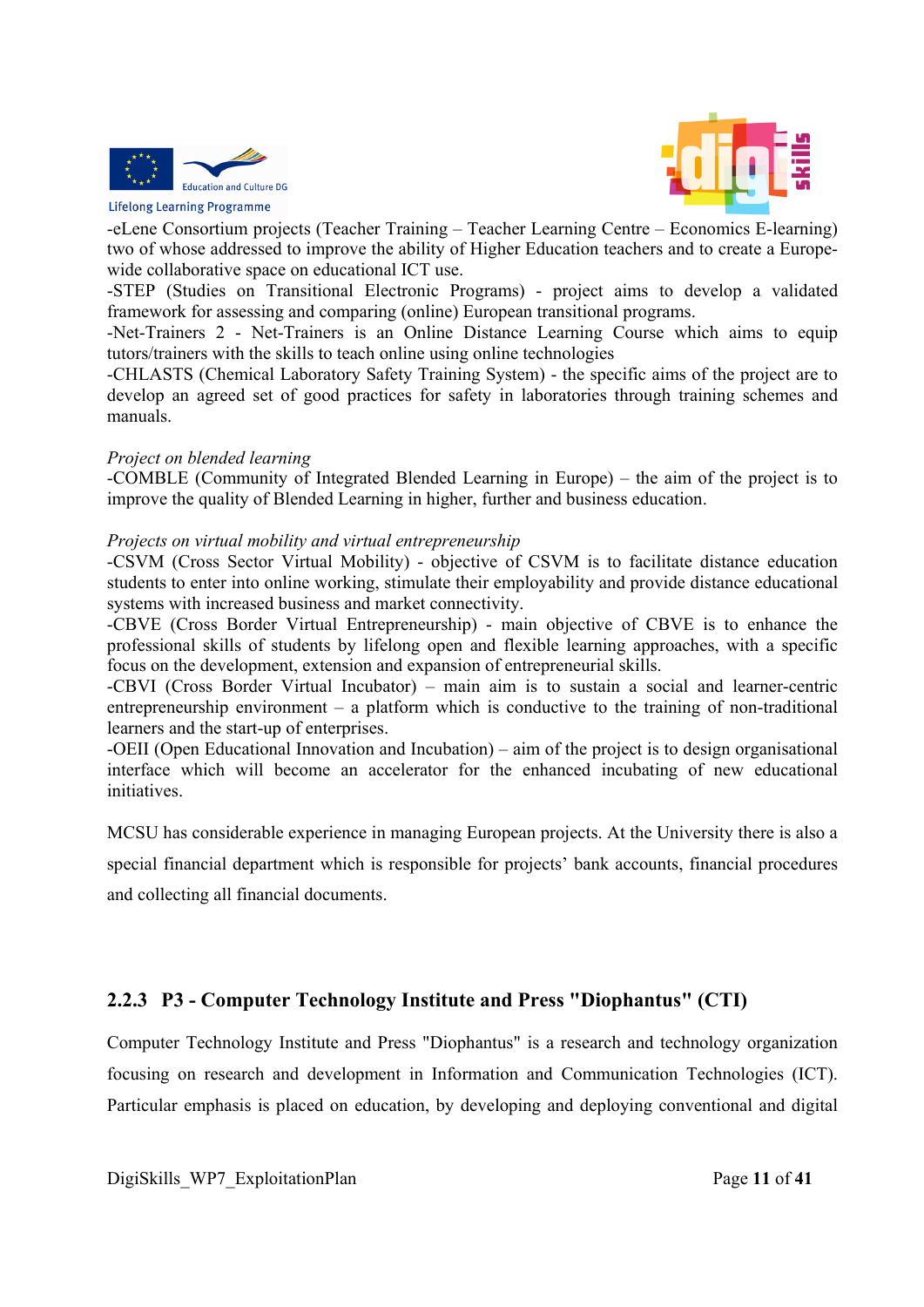

media in education and lifelong learning; publishing printed and electronic educational materials; administrating and managing the Greek School Network; and supporting the organization and operation of the electronic infrastructure of the Greek Ministry of Education, Lifelong Learning and Religious Affairs and all educational units. It has established in 1985, and it is supervised by the Greek Ministry of Education, Life Long Learning and Religious Affairs. Based on its fields of interest, CTI has participated within the last 20 years to a great number of European projects, such as: IST (more than 40 projects), Interreg, Innovative actions, Leonardo, LLP KA3/ICT, etc

The "Center of Telematics and Applications for regional development" (abbrev. "Telematics Center") of CTI "Diophantus" Computer Technology Institute & Press, was established with the basic objective to enhance regional development through the effective use of new ICT for the regions covered from the institute.

Basic aims of this department are:

- To operate as a lever for regional development and interregional collaboration;
- To carry out applied research for the development and support of specialized ICT applications for the public and private regional sectors (in Western Greece);
- To develop, support and operate information systems useful for the activities of education in **Greece**

The main activities of the Telematics Center include:

- Design and implementation of regional development and interregional collaboration actions under the framework of several European and National initiatives and programs;
- Provision of advanced research telematics solutions;
- Design, develop, operate and support telematics services for the Greek Ministry of Education.

Apart from the repository of good practices the project is also important in order to provide feedback on how social networking can support education and lifelong learning.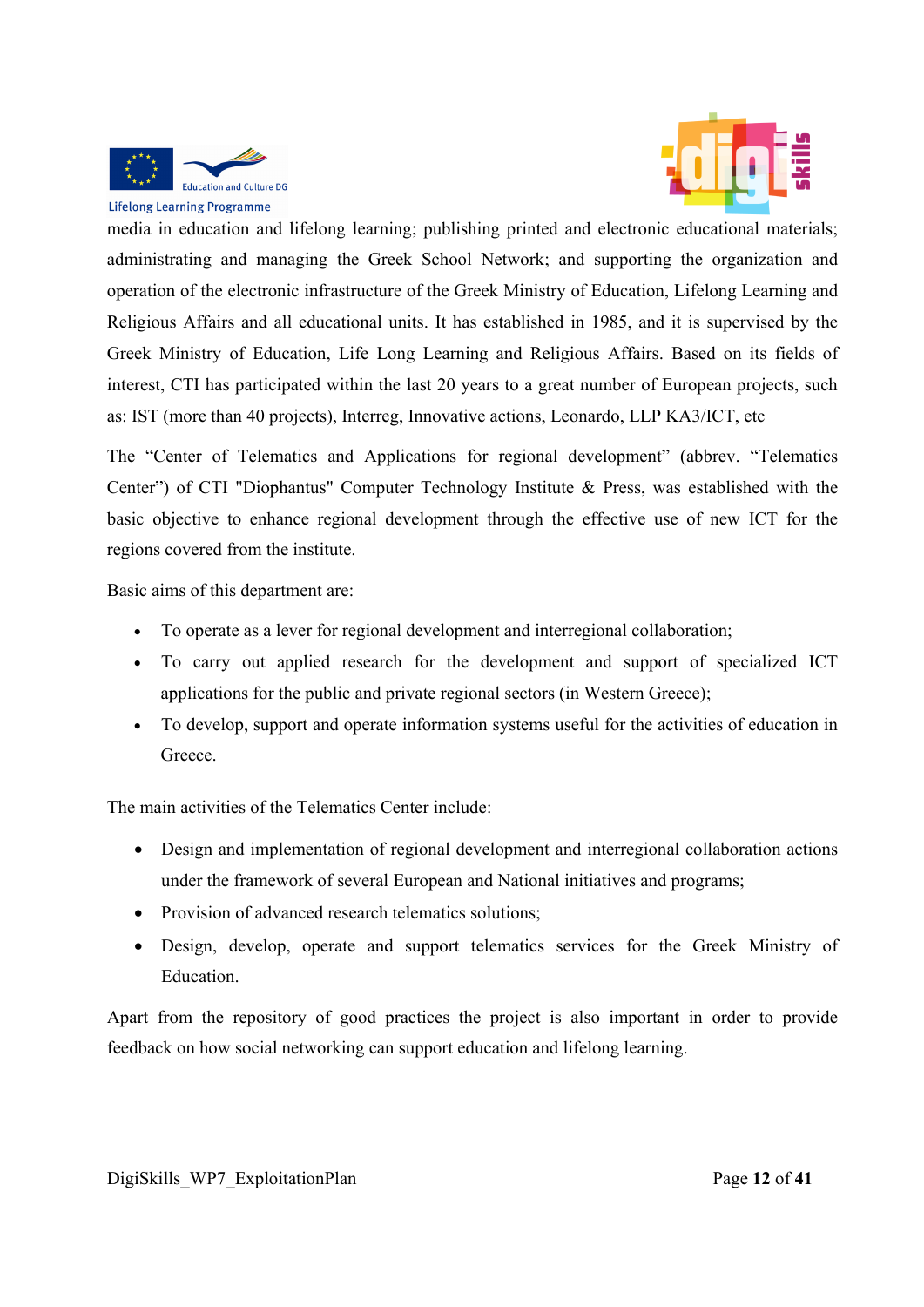



## **2.2.4 P4 - European Federation for quality in e-learning (EFQUEL)**

The European Federation for Quality in E-Learning (EFQUEL) is a Non-Profit Association which has its origins in three successful European eLearning projects, all in the field of quality in E-Learning in Europe. The Federation is today's largest network on quality in E-Learning in Europe and has members from all over Europe and even beyond Europe. The Federation serves as sustainable and proactive network by providing valuable services to the European e-Learning community. EFQUEL approaches quality in E-Learning from complementary perspectives and develops full-scale services for all educational fields, regional contexts and target groups. The Federation is providing support, transparency, open participation and leadership for a broad range of topics.

Over the years, EFQUEL has developed a quality portfolio that covers the quality of both products and programmes in the field of technology-enhanced learning The UNIQUe quality label focuses on the use of ICT to enhance educational provision and learning support, throughout the entire breadth of activity of the Higher Education Institution. This sophisticated approach demands an applicant to meet high quality standards for programme objectives, programme structure, content, resources and learning processes. Secondly EFQUEL hosts ECBCheck (http://www.ecb-check.org/) which is a new accreditation and quality improvement scheme for E-Learning programmes and institutions in international Capacity Building. It supports capacity building organisations to measure how successful their e-learning programmes are and allows for continuous improvement though peer collaboration and bench-learning.

## **2.2.5 P5 - European Distance and E-Learning Network (EDEN)**

EDEN is the most comprehensive European association in the field of open, flexible, distance and elearning. Its aim is to foster developments in distance and eLearning through the provision of a platform for collaboration between a wide range of institutions, networks and individuals concerned with ODL and e-learning in Europe. This is done by the information and networking activities in the membership, by the organisation of European conferences and publications. With more than 200 institutional members and over 1200 members representing 416 institutions from 57 countries, covering all Europe, EDEN's participation in EU programmes is focused on comprehensive

DigiSkills\_WP7\_ExploitationPlan Page **13** of **41**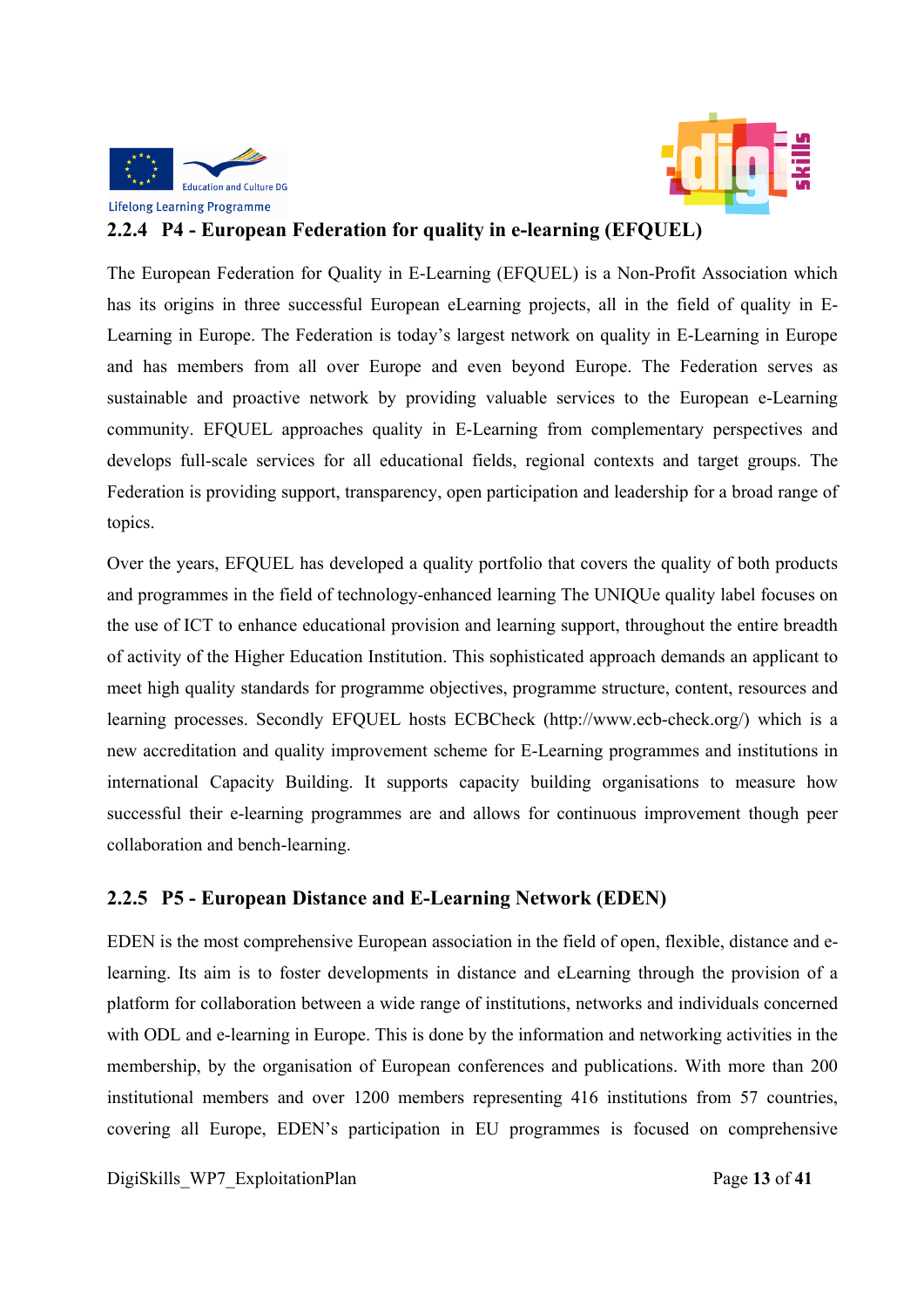

**Lifelong Learning Programme** 



strategic projects, in quality development, observatory, networking and knowledge base building, further supporting the implementation through networking, evaluation and dissemination of results.

EDEN, based on its former experience and extensive professional network, will be responsible for the dissemination and exploitation of the project results and outputs both via the use of electronic information channels (web sites and electronic newsletters) and via face to face events – such as by providing visibility within the programme of the EDEN conferences; and consultation in formulation of key messages and of criteria for good practice. The EDEN Network of Academics and Professionals (NAP) supports networking of individual members of the Association and provides a highly effective meeting and communication forum. It enjoys a functional autonomy, is co-ordinated by its own Steering Committee. The Chair of the Steering Committee is traditionally an ex officio member of the EDEN Executive Committee. The Network of Academics and Professionals will provide a key exploitation community of the Digiskills results via both online networking as face-to-face events. Online networking will happen through the NAP Members' Area on the web (http://www.eden-online.org/nap\_elgg/) via information exchange.

EDEN's vision is to enable and enhance learning in the digital world on all levels and forms of education, thus results of the Digiskills project will be by nature part of all levels of activities in the Association.

## **2.2.6 P6 - Bundesministerium für Unterricht, Kunst und Kultur (BMUKK)**

The Federal Ministry of Education, the Arts and Culture, Department IT/3 (IT-Systems for Educational purposes) participates in a number of international projects, which receive funding from the EU Commission. Furthermore a lot of national projects are supported by national funds via BMUKK. Within the scope of these projects it is necessary to make available eContent from Austria. The BMUKK explicitly contributes to the future education of Austrians by having open membership to its projects and utilising as many technologies as possible in its projects and allowing all interested users access to the created services.

Dep. IT/3 IT Systems for Educational Purposes of BMUKK is collaborating, organising, supporting and managing: soft- and hardware planning, support for classes and thematic educational issues,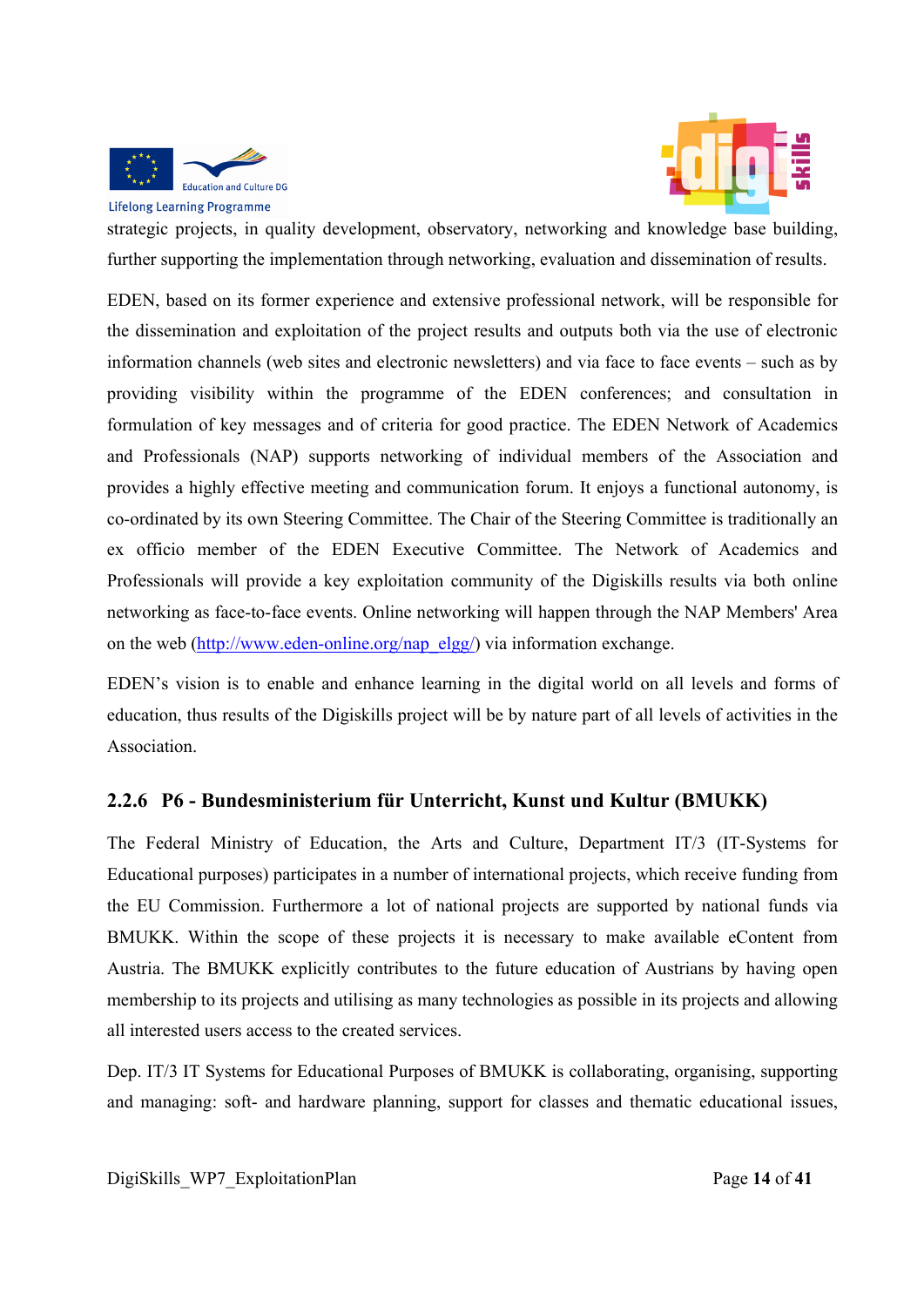



change agent functions for IT, IT&Gender, new technologies and MM applications for the use in education, ergonomics, evaluation and documentation of professional literature, SW issue for humanities. The main platform is ViS:AT - Virtual School Austria: http://www.virtuelleschule.at, which ensures the quality of resources for kids, youngsters, teachers and adults on the Internet. BMUKK collaborates with: all types of schools in Austria and EU; universities; colleges; teacher training institutions; companies, museums, NGOs, NPOs, etc. The team has expertise in development of material for the practical application in the school environment on basis of curriculum material: LOs; Courses; cataloguing of eContent; etc. BMUKK is providing e-training services to teachers in formal, informal and nonformal self-regulated education with New Technologies. Evaluation with state of the art technologies are main issues: like interactive boards, mobile learning, etc.

Trainings, Pilots Implementation and Trials: BMUKK will be responsible for the organisation of face to face and Online-Training activities for schools in Austria and will involve relevant stakeholders in the training activities. BMUKK will support the designing and implementation of validation activities, will give input to user requirements for eTrainings and needs and will organise pilot trials.

Conferences: BMUKK organises many conferences regularly in different provinces, e.g. BildungOnline, eLearning Conference, FutureLearning, and Conference of the Subject Oriented Portals. These networking activities enable dissemination, focus groups for evaluation and validation and synergies to other projects. Results of former and existing ICT-projects will be a main focus for future recommendations.

eContent: According to the project criteria BMUKK invites schools and organisations (e.g. museums, NPOs, NGOs, ministries, universities, etc.) to provide existing eContent. With respect to quality criteria it will collect, categorize and publish this eContent to the ViS:EU exchange portal and will give recommendations to adapt the materials for repositories, further use and sustainability.

The BMUKK aims at a sustainable integration of the DigiSkills project results. The outcomes shall serve the following long-term implementation objectives:

 $\bullet$  to (further) implement technology enhanced learning in schools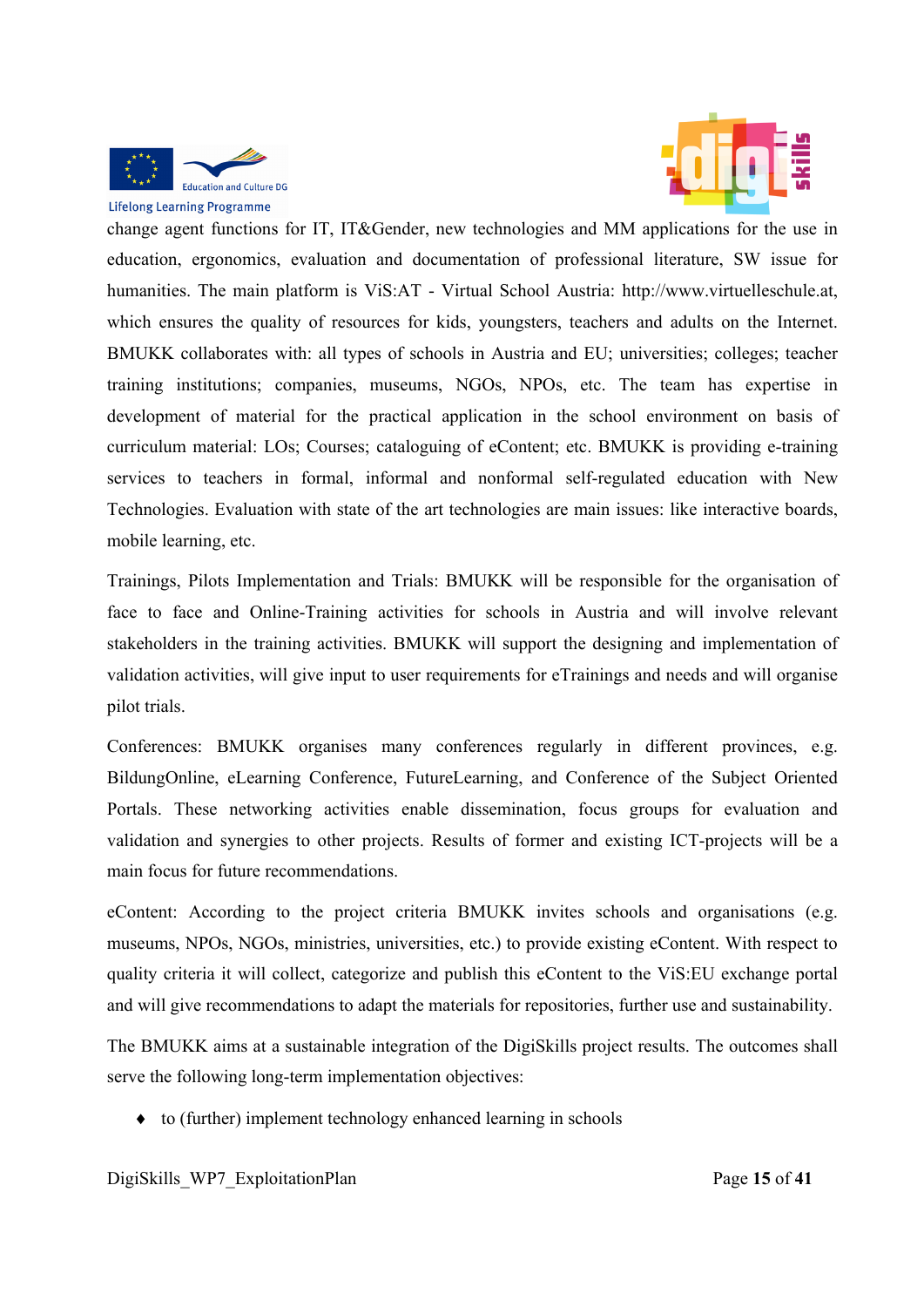



- $\bullet$  to enrich the teaching and learning of teachers and students
- ◆ to foster feedback-base learning strategies
- to train and update teachers and students with innovative technical as well as pedagogical models
- $\bullet$  to ease the implementation of digital literacy

## **2.2.7 P7 - Foundation Ynternet.org (Ynternet.org)**

Ynternet.org Foundation was created in 1998 on the invitation of Swiss Confederation to facilitate, identify and promote responsible behaviours on the digital environments and the Internet. Its research and training programmes contribute in promoting entrepreneurial spirit and equity of chances within the new knowledge society. Ynternet.org cooperates with governments, public institutions, SMEs and NGOs, and coordinates various private/public partnerships. Its foundation council is composed of directors of superior school and universities of the occidental part of Switzerland. Its scientific committee is composed of some of the major international experts on digital inclusion and common good in information society. The institute is active in 3 continents (Europe, Africa and Americas) with trainers and consultants on "netizenship". Over 5'000 NGO leaders, trainers, entrepreneurs and unemployed have been trained in the period 2000-2010 under Ynternet.org responsibility, within various programmes for socio-digital inclusion under mandate of private and public institutions such as Agence Intergouvernementale de la Francophonie, Swiss Agency for Development and Cooperation, Interreg3 programme, regional state and various federation of teachers, lifelong learning and consumer's rights. Ynternet.org also leads the "eCulture conference", a network of delegates of the Swiss academic organizations, specialized in eLearning and ICT issues.

In 2012 Ynternet.org is leading coordinator of KA3 multilateral project Wiki-Skills (519291-LLP-2011-CH-KA3-KA3MP) to empower and foster social, professional, cultural and civic skills though pedagogical use of Wiki technologies and methodologies.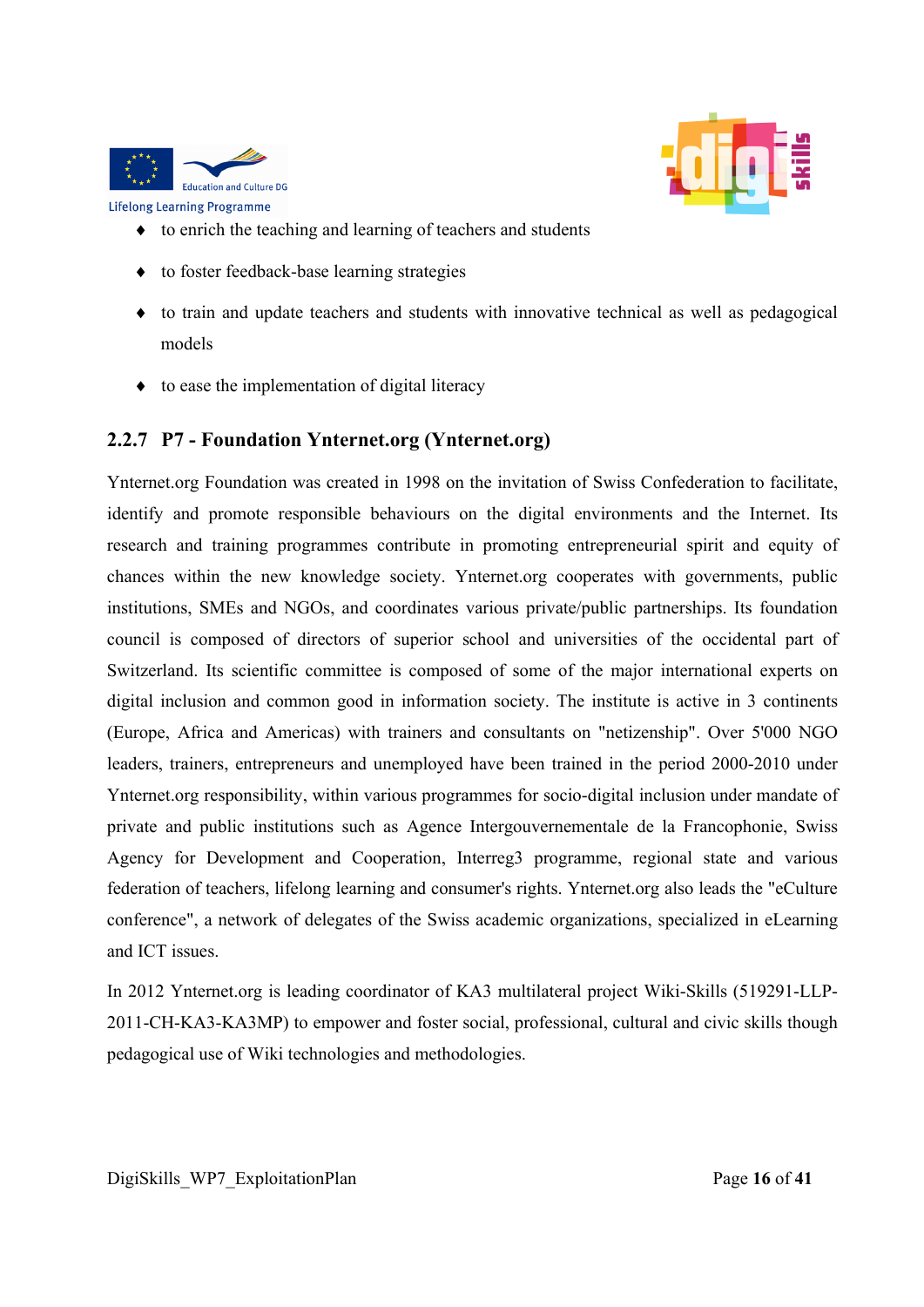



## **2.2.8 P8 - Confederación Española de Centros de Enseñanza (CECE)**

The Spanish Confederation of Education and Training Centres (CECE) is a non-profit employers´ and professional organization founded in 1977. It represents a wide educational sector in Spain from nursery school to university level. It has more than 5.000 Education and training centres among its members.

CECE institutional roles are: the management of updating for educational agreements; the negotiation of the collective agreements for this sector; the representation of this sector in the collegiate boards with educational participation; institutional presence in the Spanish Employers Organisation (CEOE) and in some international organisations in which it takes an active role as well as the relationship and contacts with Education Public Authorities. CECE is member of the international organisations: EFVET (European Forum for Technical and Vocational Education and Training), ESHA (European School Headmaster Association) and ECNAIS (European Council of National Associations of Independent Schools).

CECE gives support to his members in 5 areas: (1) organization of LLL courses for teachers; (2) implementation of technological innovation in its members; (3) internationalization of the members; (4) Assistance in the implementation of the EFQM Excellence Model in its member institutions. (5) Legal consultancy for the member institutions.

CECE´s educational profile has widened with the constitution of its Foundation (Fundación Ángel Martínez Fuertes) in 1996 that centres its activities on social inclusion through training of unemployed persons, persons over 45, women, disabled persons, immigrants.

CECE has a large experience in LLL program, and it has participated in several projects, some of them related to Chemistry and Sciences, as coordinator and as partner.

# **2.2.9 P9 - University of Split, Faculty of Science (USP)**

As a predominant scientific and teaching institution in the region, the University of Split (USP) has expanded during the course of the past 30 years to include nine Faculties, one Academy of Arts, two University colleges and two University Departments as well as several institutes and scientific units. The Faculty of Science is the first and the oldest faculty in South Croatia with a 50-year experience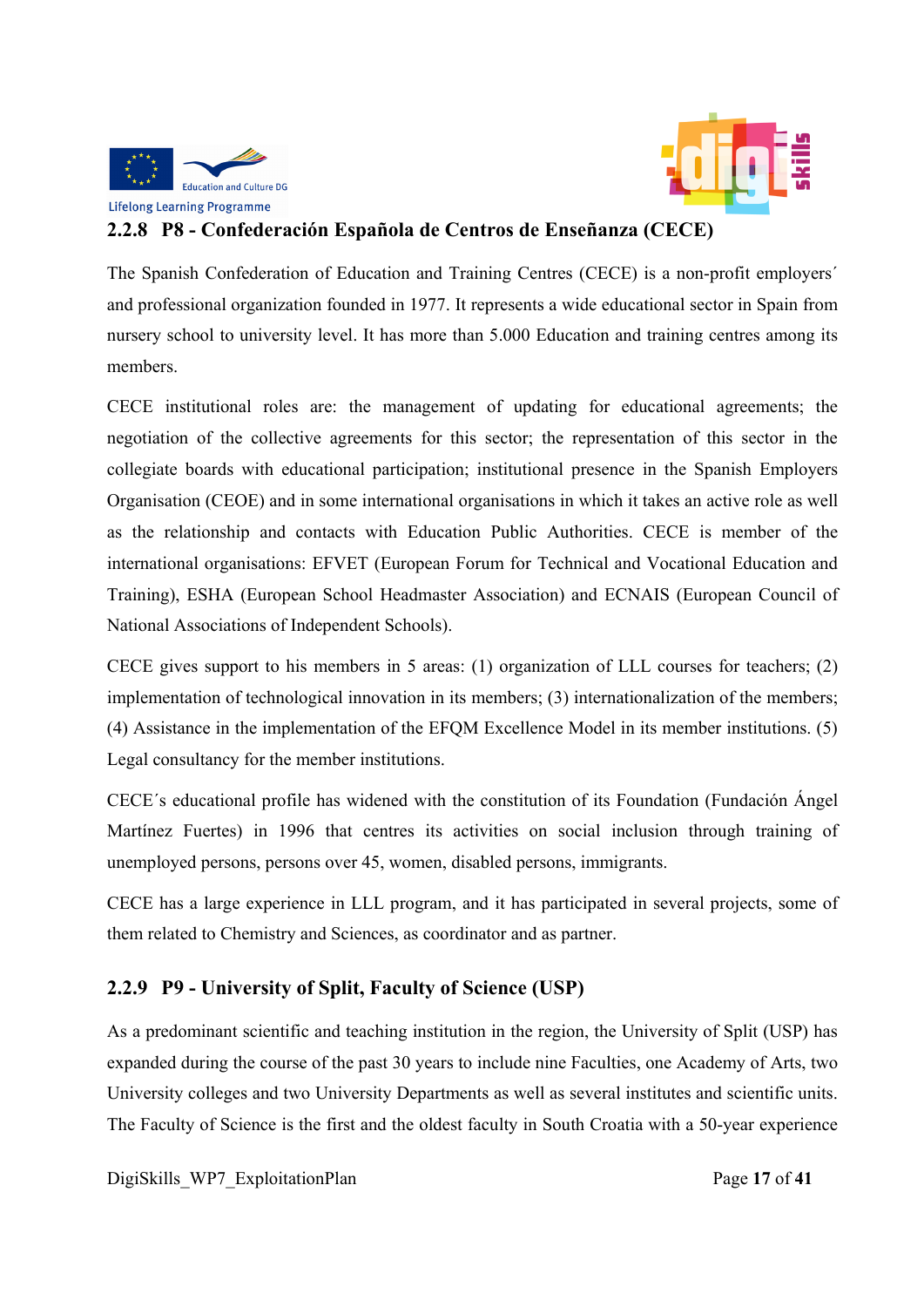

in educating primary and secondary school teachers. Current undergraduate and graduate programs provide teaching profiles related to computer science, mathematics, physics, biology and chemistry. The scientific tradition of the Faculty in the area of natural sciences and computer science reflects itself through a long time research activities, collaboration and research projects supported by the Croatian Ministry of Science and Technology. The Faculty also actively collaborates in international bilateral and multilateral projects.

The research interests of the people from the Department of Computer Science are currently focused on both theoretical and application-oriented aspects of human-computer interaction (HCI), interaction design (ID), user sensitive design, system usability, accessibility and smartness, intelligent interaction and adaptive user interfaces, user/student models/modelling and user/student individual characteristics, concerning interactive systems in general and Technology-Enhanced Learning (TEL) systems in particular. The Department of Computer Science gained strong research experience and extensive expertise and skills in user modelling, personalization, development and evaluation of adaptive TEL interfaces according to the individual user/student characteristics by its involvement in EU-funded (e.g. FP6 project UNITE) and national projects (e.g. project UI4All).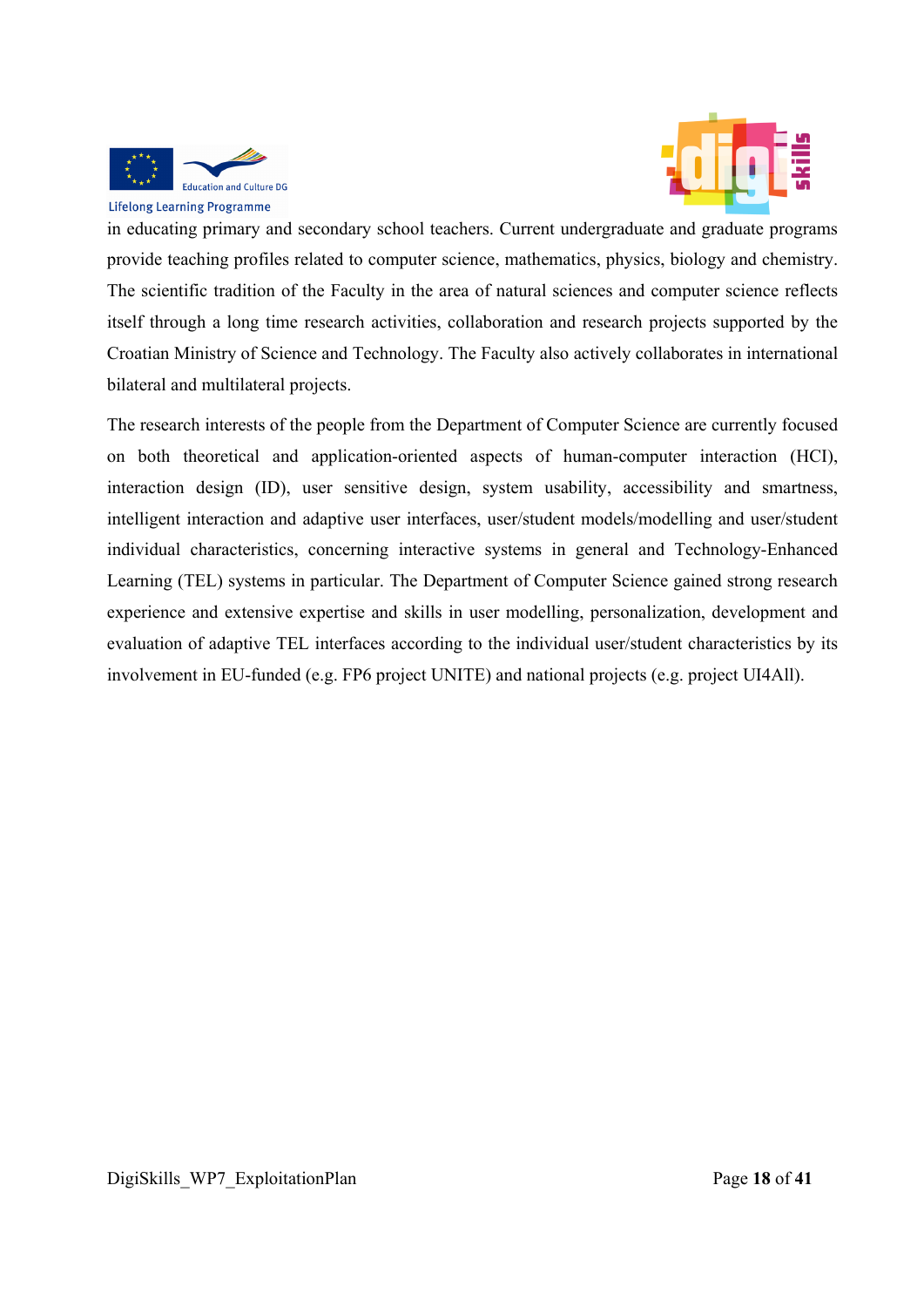



# **3 Defining the target groups**

## *3.1 Target groups*

Teachers from secondary education (SE), higher education (HE) and adult education (AE) are the most prominent target group. The DigiSkills network plans to deliver a training methodology and activities covering the examined thematic areas, in order to facilitate SE, HE and AE teachers – and through them students and the wider educational community – to become familiar with innovative teaching and learning practices. Such approach shall assist to connect schools and universities with the research world and promote learning to learn skills. This transformation will lead to a new conception of teaching that integrates moral obligation, one that works simultaneously on individual and institutional development. The consortium expects to train and directly engage around 3500 SE, HE and AE teachers in the educative actions to be organized.

## *3.2 Involvement of target groups*

The involvement of the target groups is divided into two phases:

- 1. During Phase A, the participating SE, HE and AE teachers are expected to familiarise themselves with the concept of good practices and the suitable validation process. This way, they will be prepared to test and evaluate the collected good practices. Feedback on the good practices will be collected and shall lead in the selection of those practices that stand out.
- 2. Regarding implementation Phase B, the network of teachers that have participated in Phase A and more teachers from other partners and associated partners networks, will gather in a new round of activities to select the most outstanding best practices that will be circulated by DigiSkills at the end of the 3-year cycle of work.

In those two phases of implementation, a number of teachers and learning community representatives from Austria, Belgium, Croatia, Greece, Poland, Spain, Switzerland, and the UK (100 people per country per phase, 1800 in total) will be involved in the process of designing and evaluating the implementation programme.

Also the consortium aims to organise at least two users training summer schools during the life cycle of the project. The summer schools will be attended by the teachers and university students of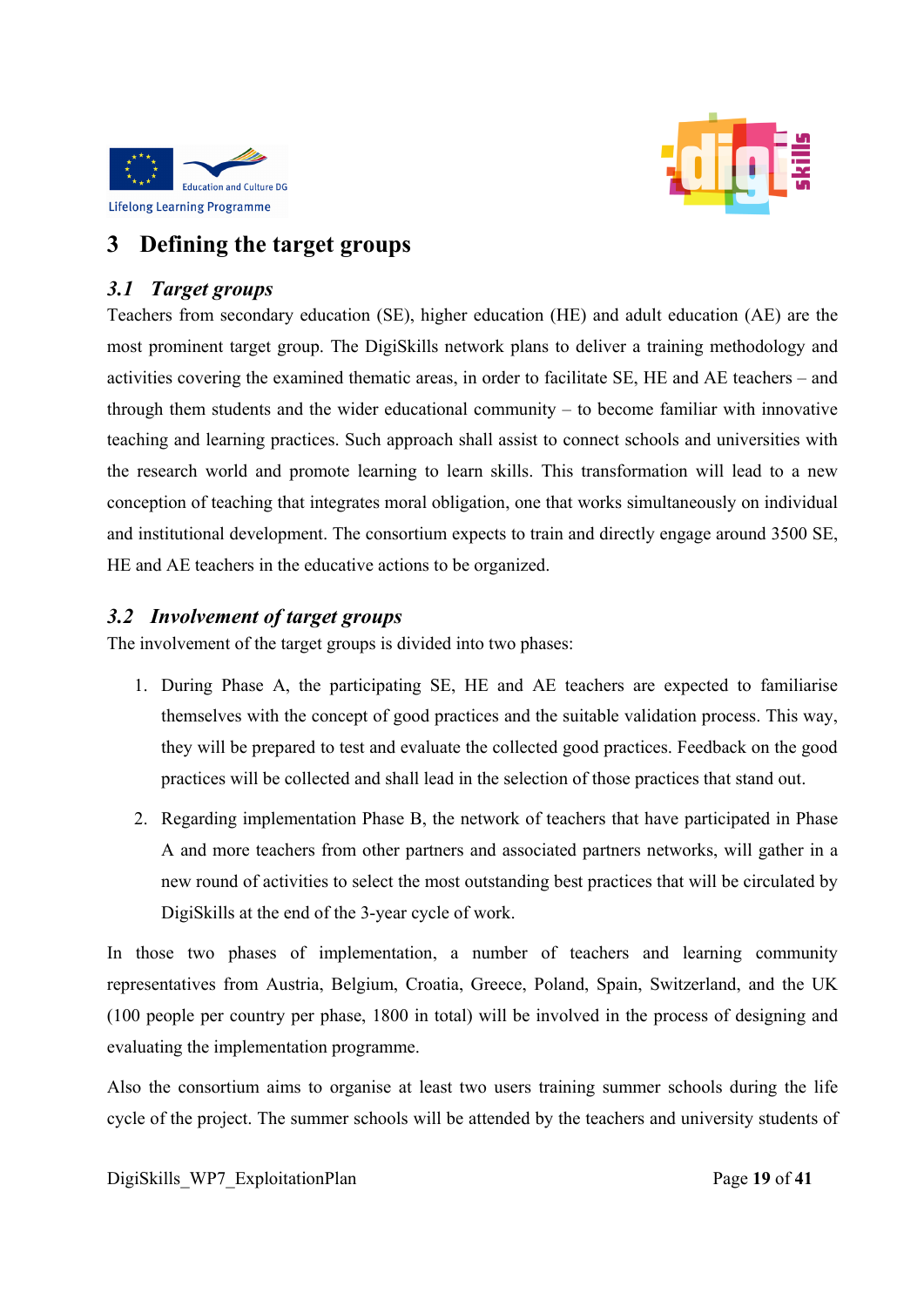



participating countries (about 7-10 expected from each user country). In each summer school about 50-60 teachers and school communities representatives are expected to participate. During the implementation more than 3500 users from the METASCHOOL (http://www.ea.gr/ep/metaschool/), Open Discovery Space (http://www.opendiscoveryspace.eu/), Open Science Resources (http://osrportal.eu/) and eLene2learn (http://www.elene2learn.eu/) teachers' communities will be involved in the process for providing international training seminars. The aim of the project team is to create a team of trainees that will support the co-design of the programme. These teachers will be involved in the project from the beginning in order to feed the requirements elicitation procedure. These teachers' communities involve more than 3500 teachers that have developed learning content using innovative teaching and learning practices approaches and therefore they will serve as the basis for evaluating and designing the implementation programme. The 85 Associated Partners will play a key role in providing greater (better?) involvement and include:

- 2 Ministries of Education
- 3 European school networks
- 6 schools/research centres
- 2 non-for-profit organisations that promote learning
- 12 education stakeholder organizations
- 9 other national / regional public or private bodies responsible for education
- 51 Higher Education Institutions / Universities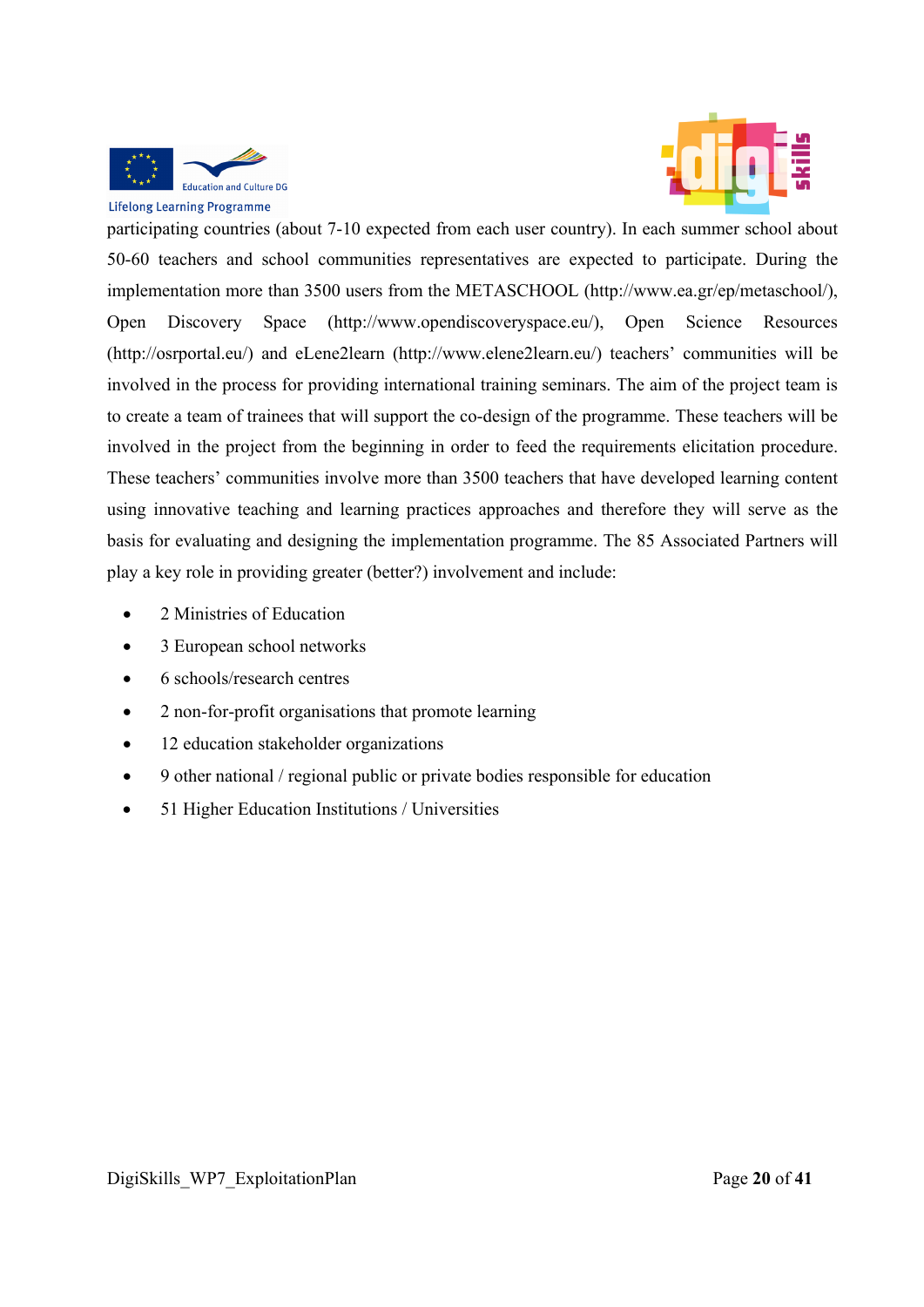



# **4 Strategy for reaching the target group objectives**

In order to ensure a sustainable implementation of the DigiSkills project on the European level, the following strategies will be applied.

## *4.1 Organisation of training events, workshops and conferences*

The DigiSkills project, during its life cycle will organise workshops, summer schools and other activities in order to present the project to the educational community and to reach potential multipliers and stakeholders.

Finally a special conference is planned to be organised, with EDEN's contributions, during the last six months of the project. A special session of this conference will be devoted on the presentation of the project results and recommendations, but another session will be focused on the presentation of results from other related initiatives (such as other LLP projects) developing, adapting and testing similar topics. Representatives from all types of interested areas will be invited to participate in this dissemination event.

## *4.2 Clustering activities and Networking*

The partnership considers networking and clustering activities as major factors in the viability and effectiveness of the proposed research results. The proposed research needs the contribution of a large number of teachers, researchers, science teachers, educators, policy makers and curriculum developers from many different countries.

The following activities for the creation of a viable network will be carried out:

- Networking initiatives
- National/Local Clustering and Networking Activities

# *4.3 Guide of Good Practice*

The final period of the DigiSkills project regards the Dissemination and Exploitation process. The formation of a set of recommendations to policy makers and regional authorities shall examine the ways European policy making specialists can use the DigiSkills Inventory and the collected and evaluated good practices in order to support the training of their citizens in taking advantage of ICT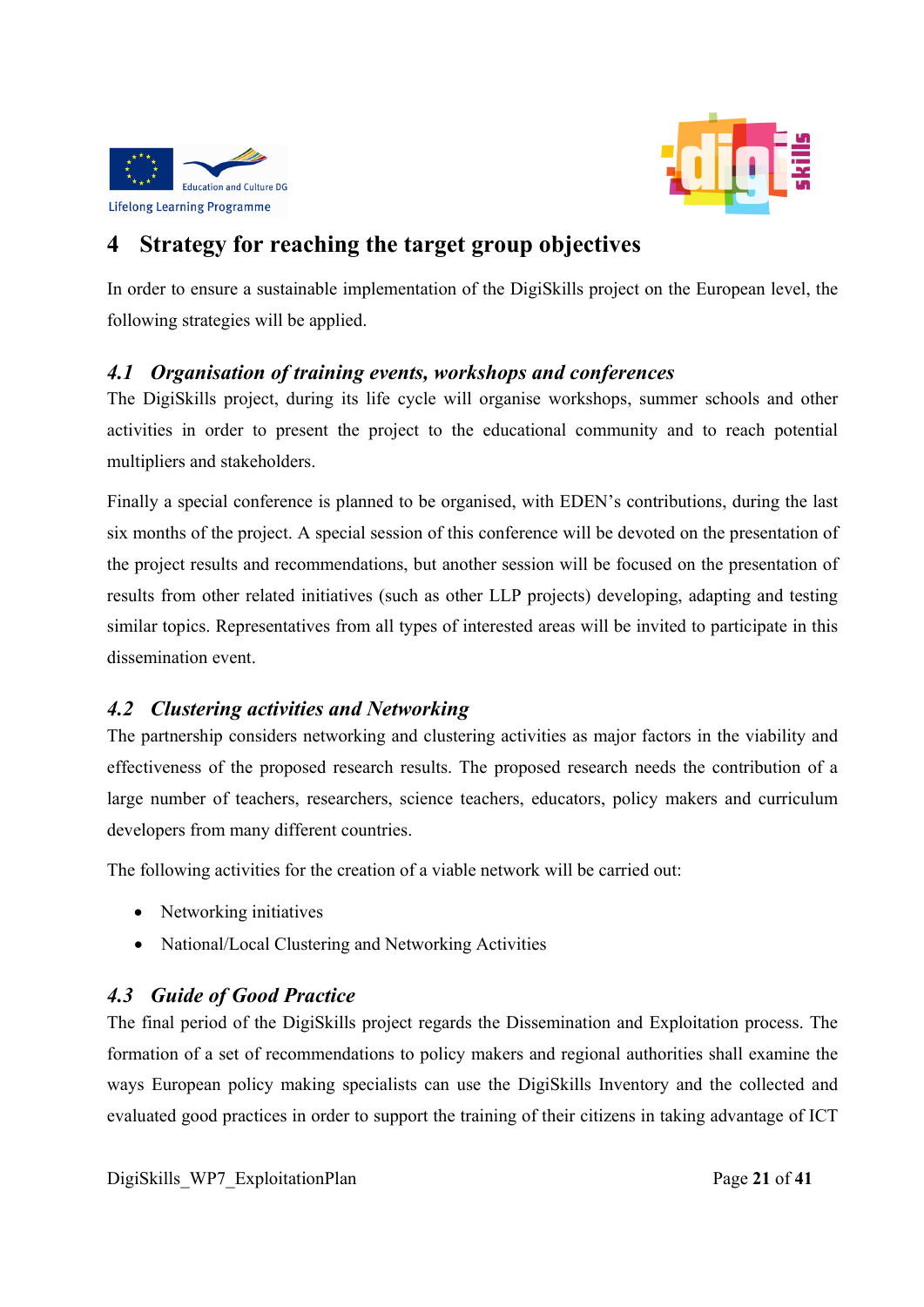

**Lifelong Learning Programme** 

services. Moreover, a concrete guide of good practices for teachers (DigiSkills Best Practice Guidelines), resulting from the overall work, will be disseminated through teacher communities across Europe, aiming to be used as a guide for European teachers' networks. Based on this, a final summer school will be organised, focusing on the most outstanding best practices collected.

The aim is to perform an extended dissemination and validation of the project outcomes in a wide network across Europe, and to circulate effective teaching methods through networking with relevant projects, networks and initiatives. This way, it will be certified that the collective knowledge on innovative teaching and learning practices will be used after the 3-year circle of DigiSkills. The "Guide of Good Practice", to be composed for this network, supports the deployment of ICT educational content through constantly increasing access and re-usability of related resources, tools and lessons (WP7). This will produce a set of policy recommendations, which will be deployed at regional, national and transnational level (i.e. EU agencies, National Governments and Administration).

## *4.4 National strategies per partners*

In the following the exploitation strategies are described per partner, how they want to realise the goal to keep the DigiSkills approach alive …

## **4.4.1 What are your national/organizational implementation goals on the mid- and long-term?**

*What is your mission statement towards the use and share of digital content and support the improvement of digital skills for the target groups? Why do you participate in DigiSkills? How are you planning to integrate the outcomes of the DigiSkills project in your overall institutional exploitation strategy (e.g. do they fit in your goals of effectively using educational content? What are your strategies for a sustainable implementation of the DigiSkills results on national level?* 

## **P1 - Ellinogermaniki Agogi (EA)**

EA will support together with CTI education and lifelong learning in Greece by developing and deploying innovative tools; administrating and managing the Greek School Network; supporting the organization and operation of the electronic infrastructure of the Greek Ministry of Educations. EA will also use the communities from other projects like the Open Discovery Space or the METASCHOOL project to expand the project result to bigger communities. Under this perspective,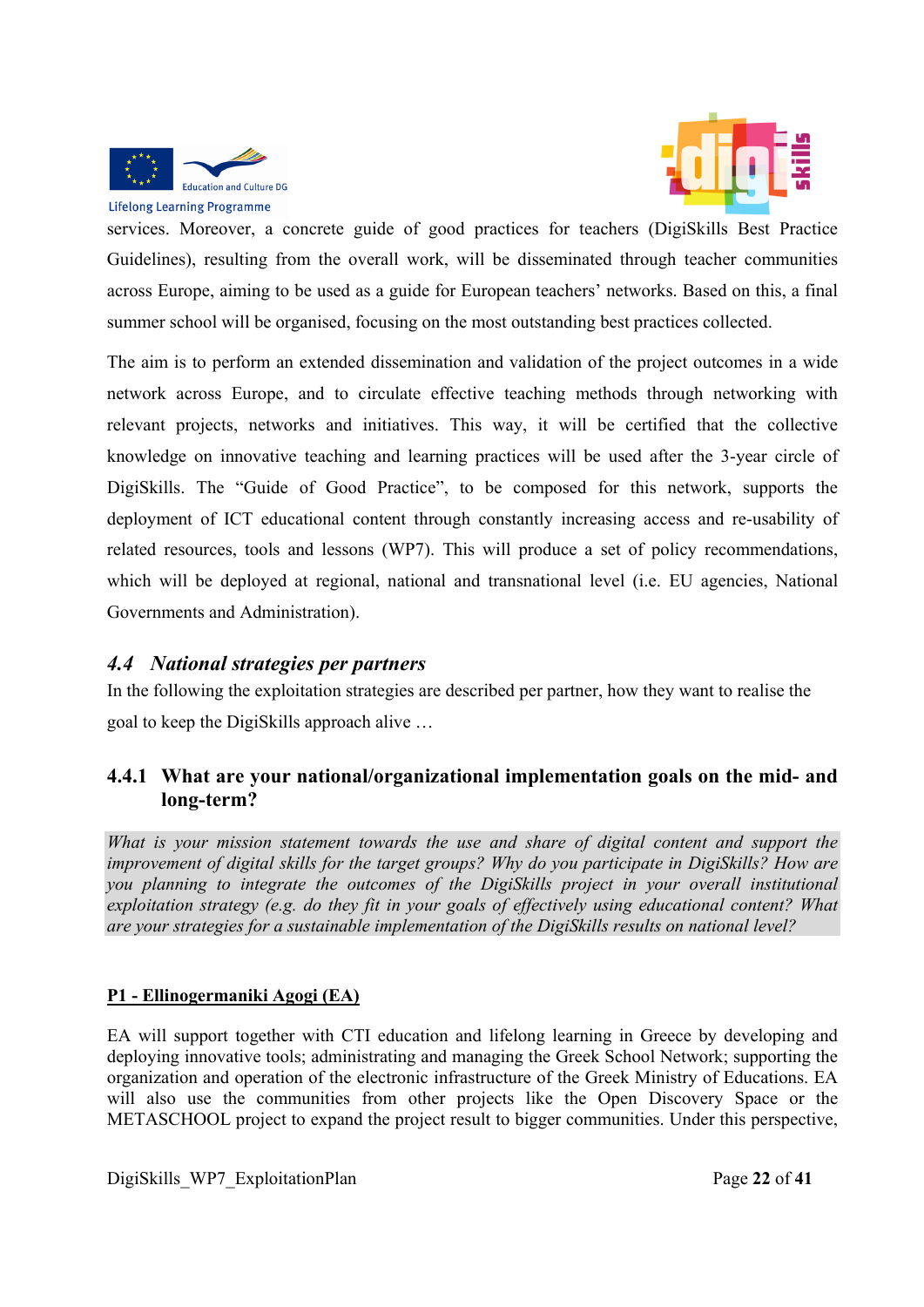



EA will focus on exploiting the educational outcomes of the project as they will arise from the creation of the DigiSkills inventory and collection of good practices.

#### **P2 - Maria Curie Sklodowska University – University Centre for Distance Learning (MCSU)**

Our unit is responsible for preparing, organizing and running projects which involve broadly understood employment of the Internet in Higher Education.

DigiSkills project in in line with the mission that we have – both from research and training point of view.

As we are responsible for preparing teachers from our university (app. 1800 persons) to use new technologies in their lectures we are strongly interested in good practices and in community (WP3) which can be very helpful – for us (as teacher trainers) and for our teachers.

Once DigiSkills Inventory is open it can be very useful for us during trainings and it can be also a part of our training system at the university (which our teachers could use). We can be also (and our teachers) an active participants in community building process.

Once successful we can treat DigiSkills Environment as a support for our Virtual Campus project (http://uczniko.umcs.lublin.pl/proj.php?action=details&pID=21).

#### **P3 - Computer Technology Institute and Press "Diophantus" (CTI)**

One of the main priorities of CTI is to support education and lifelong learning in Greece by developing and deploying innovative tools; administrating and managing the Greek School Network; supporting the organization and operation of the electronic infrastructure of the Greek Ministry of Educations. DigiSkills will offer to CTI additional experience in the field of e-tools and applications for lifelong learning in all levels of education. Under this perspective, CTI will focus on exploiting the technological outcomes of the project as they will arise from the creation of the DigiSkills inventory.

#### **P4 - European Federation for quality in e-learning (EFQUEL)**

Will present the project results to the largest network on quality in E-Learning in Europe and has members from all over Europe and even beyond Europe. EFQUEL approaches quality in E-Learning from complementary perspectives and develops full-scale services for all educational fields, regional contexts and target groups,

#### **P5 - European Distance and E-Learning Network (EDEN)**

The exploitation of Digiskills results will be based on the deliverables and their qualities. As Dissemination, raising of public awareness starts during the project, besides the general dissemination activities (including presentations, demonstrations, face-to-face discussions with potential end-users, etc.), a significant number of end-users will be directly involved in the focus-group meetings, in the practice exchange forums and the online social collaborative environment. EDEN events organised every year will showcase these results and will offer the possibility to upscale the initiative on a European level. **On-line presence**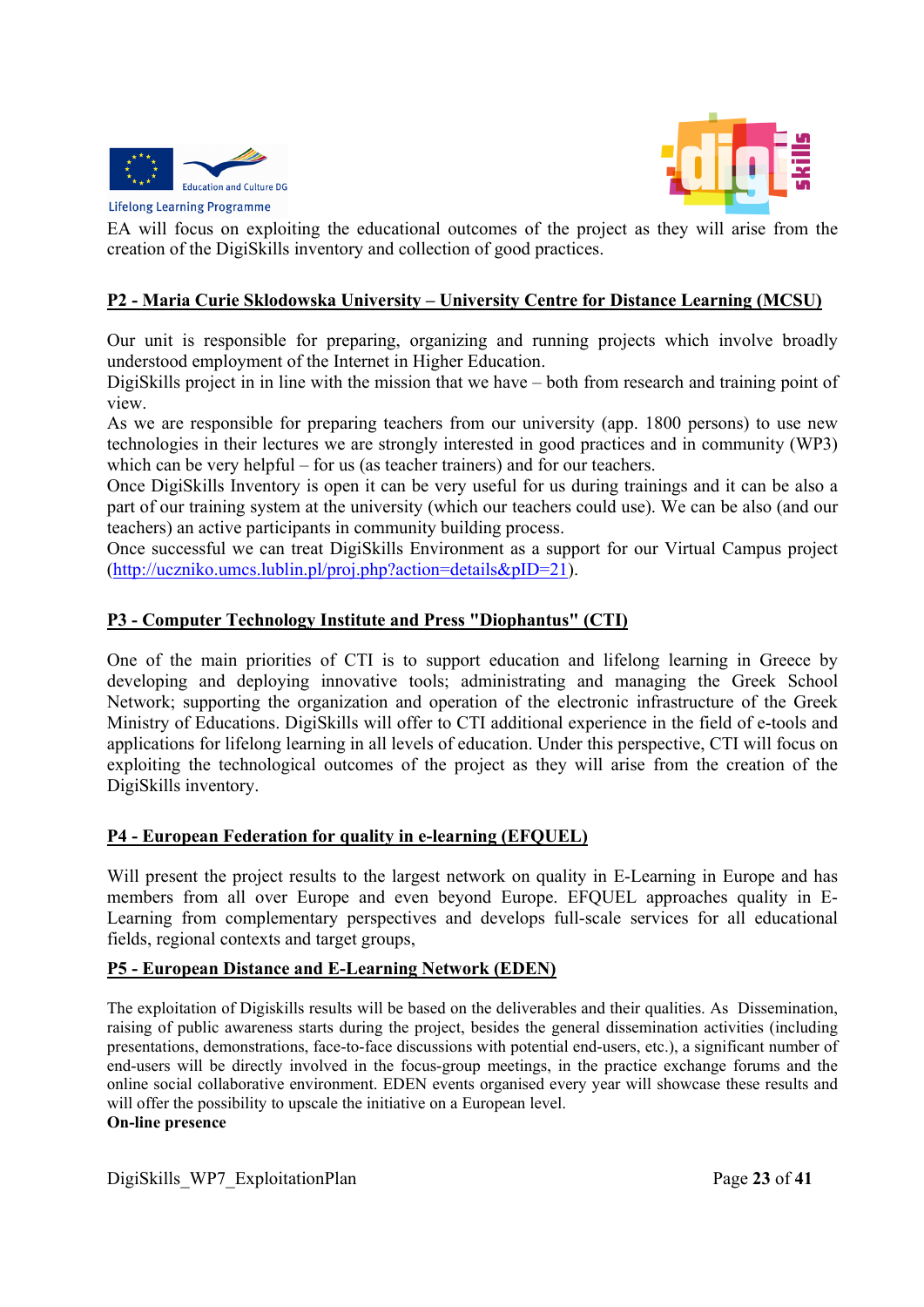

**Lifelong Learning Programme** 



EDEN will provide visibility and access to Digiskills results on the EDEN website: http://www.eden-online.org/projects/current-involvement.html http://www.eden-online.org/home/latest-project-developments.html

**Other thematic websites** will also be used for promotion with EDEN as a contacting partner: elearningeuropa.info

Media&Learning

EDEN will also use its own social media channels for promoting the Application:

EDEN Annual Conference Group: http://www.facebook.com/groups/376204509134708/ EDEN Page: http://www.facebook.com/pages/European-Distance-and-E-learning-Network-EDEN/144392062298793?fref=ts

#### **Similar initiatives for the exploitation of results**

VIsion, Scenarios, Insights and Recommendations on how ICT may help making lifelong learning a reality for all – VISIR (LLP - Leonardo da Vinci): aims to contribute to the full exploitation of the potential of ICT to transform and innovate European lifelong learning and to equip European citizens with digital competencies and other key transversal competencies for life and employability in Europe.

**ProM**: Building skills for educational mobility (Lifelong Learning Programme - Leonardo da Vinci): ProM is a new European project aiming to provide a comprehensive professional training programme to European teachers by distance learning, to support the management, planning and implementation of mobility initiatives. It aims to provide the training, information and support required:

- to enable teachers to manage, plan and implement mobility initiatives in their educational institutions

- to enable teacher trainers to integrate this knowledge into their teacher training programmes.

**I-TUTOR** - Intelligent Tutoring for Life Long Learning (Lifelong Learning Programme - Key Activity 3; Multilateral projects)

The project aims at developing an intelligent tutoring system, to be applied in open source learning environments, able to monitor, track, analyze and give formative assessment and feedback loop to students within the learning environment, and give inputs to tutors and teachers involved in distance learning to better their role during the process of learning. The software will be developed in java thus could be easily implemented and re-used in most of the common free platforms for eLearning.

**Open Discovery Space**: A socially-powered and multilingual open learning infrastructure to boost the adoption of eLearning resources (ODS) (CIP-ICT PSP-2011-5, Pilot Type B, Objective 2.4: eLearning)

Open Discovery Space aims to serve as an accelerator of the sharing, adoption, usage, and repurposing of the already rich existing educational content base. First of all, it will demonstrate ways to involve school communities in innovative teaching and learning practices through the effective use of eLearning resources. It will promote community building between numerous schools of Europe and empower them to use, share and exploit unique resources from a wealth of educational repositories, within meaningful educational activities. In addition, it will demonstrate the potential of eLearning resources to meet the educational needs of these communities, supported by European Web portal: a community-oriented social platform where teachers, pupils and parents will be able to discover, acquire, discuss and adapt eLearning resources on their

DigiSkills\_WP7\_ExploitationPlan Page **24** of **41**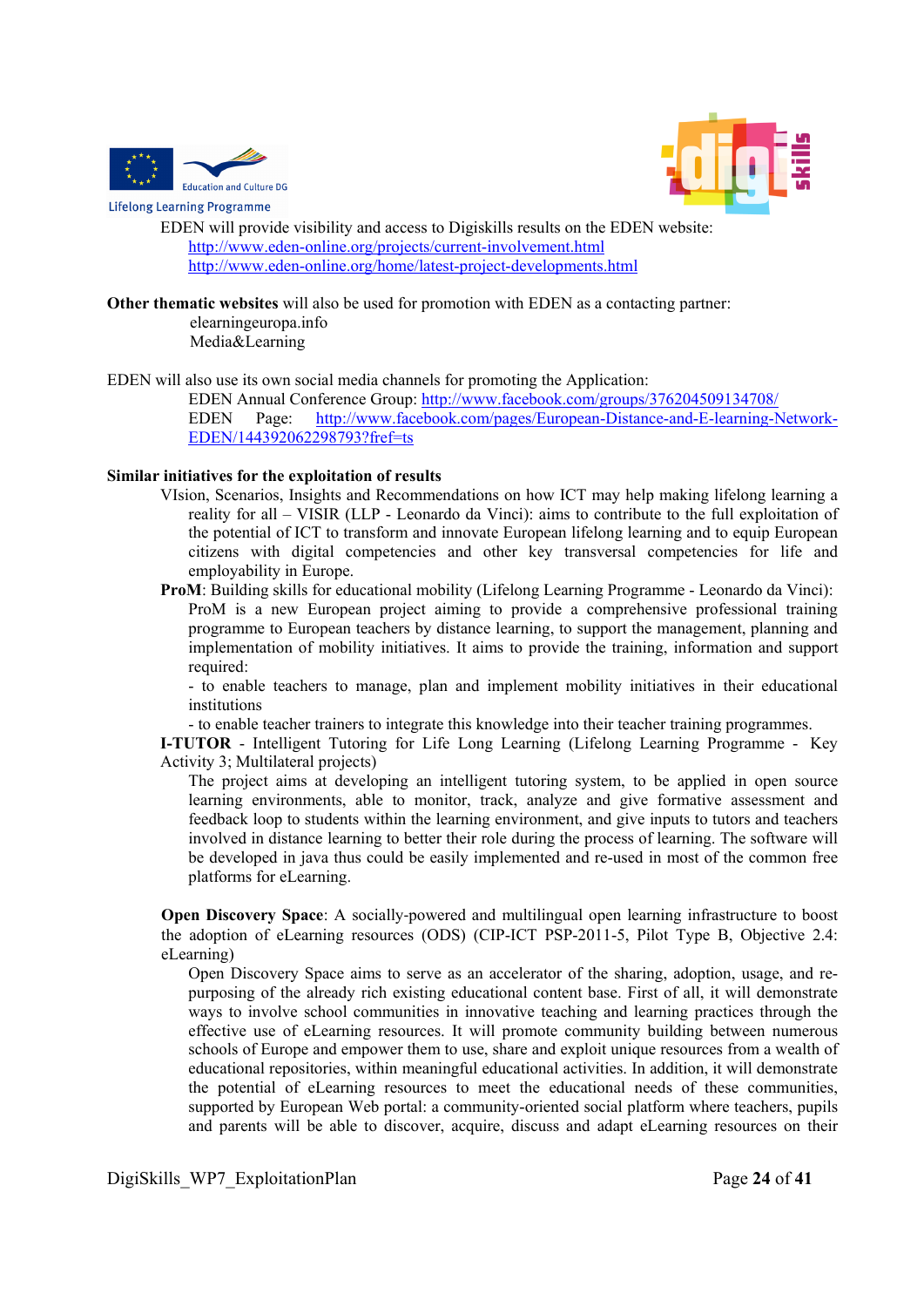



topics of interest. Finally, it will assess the impact and document the whole process into a roadmap that will include guidelines for the design and implementation of effective resourcebased educational activities that could act as a reference to be adopted by stakeholders in school education.

**eLene2learn** (Lifelong Learning Programme - Key Activity 3 – ICT; Network)

The eLene2learn project proposes a multi-stakeholder network, exploring and promoting the contribution of ICT and digital media in supporting the development of learning to learn competencies in lifelong learning transitions. eLene2learn will involve schools, higher education institutions and other networks in the identification of current practice, in pilot implementation of a variety of approaches and in drawing out the lessons learnt.

#### **Promotional materials**

**Project leaflets** and **Project newsletters publications** will remain available for download and for promotional use in either online channels or face-to-face events and will be continued to be included in electronic newsletters where appropriate.

#### **P6 - Bundesministerium für Unterricht, Kunst und Kultur (BMUKK)**

The BMUKK is organising a Network of funded EU projects in Austria starting with projects from FFG, LLL and INTERREG (National Agencies for COMENIUS, FP7, eContent, etc.):

- to work out synergies of existing and arising materials
- use experience of available personnel
- utilise and disseminate this experience into effective practice
- $\bullet$  training
- comparision and evaluation of materials
- $\bullet$  benchmarking

Additionally, the BMUKK will communicate with all 5,800 schools in Austria via the schools' administrative e-mails. Bringing as many teachers and educators into the projects helps to ensure acceptance and future use of developed portals and therefore the success and sustainability of created e-Learning services. The BMUKK explicitly contributes to the future education of Austrians by having open membership to its projects and utilising as many technologies as possible in its projects and allowing all interested users access to the created services. The BMUKK helps their teachers and eContent authors to improve and disseminate their materials. This practice ensures that Austrian resources are available for as many schools throughout Austria as possible.

#### **P7 - Foundation Ynternet.org (Ynternet.org)**

Ynternet.org is an official Institute for eCulture who strongly cooperate on a formal basis with the HES-SO (University of Applied Sciences and Atrs Wertern Switzerland). The results of Digiskills project will be integrated into these four levels :

1. Diffusion of good practices and behaviors specially with the diffusion of "Netizenship" book : organization of seminars and conferences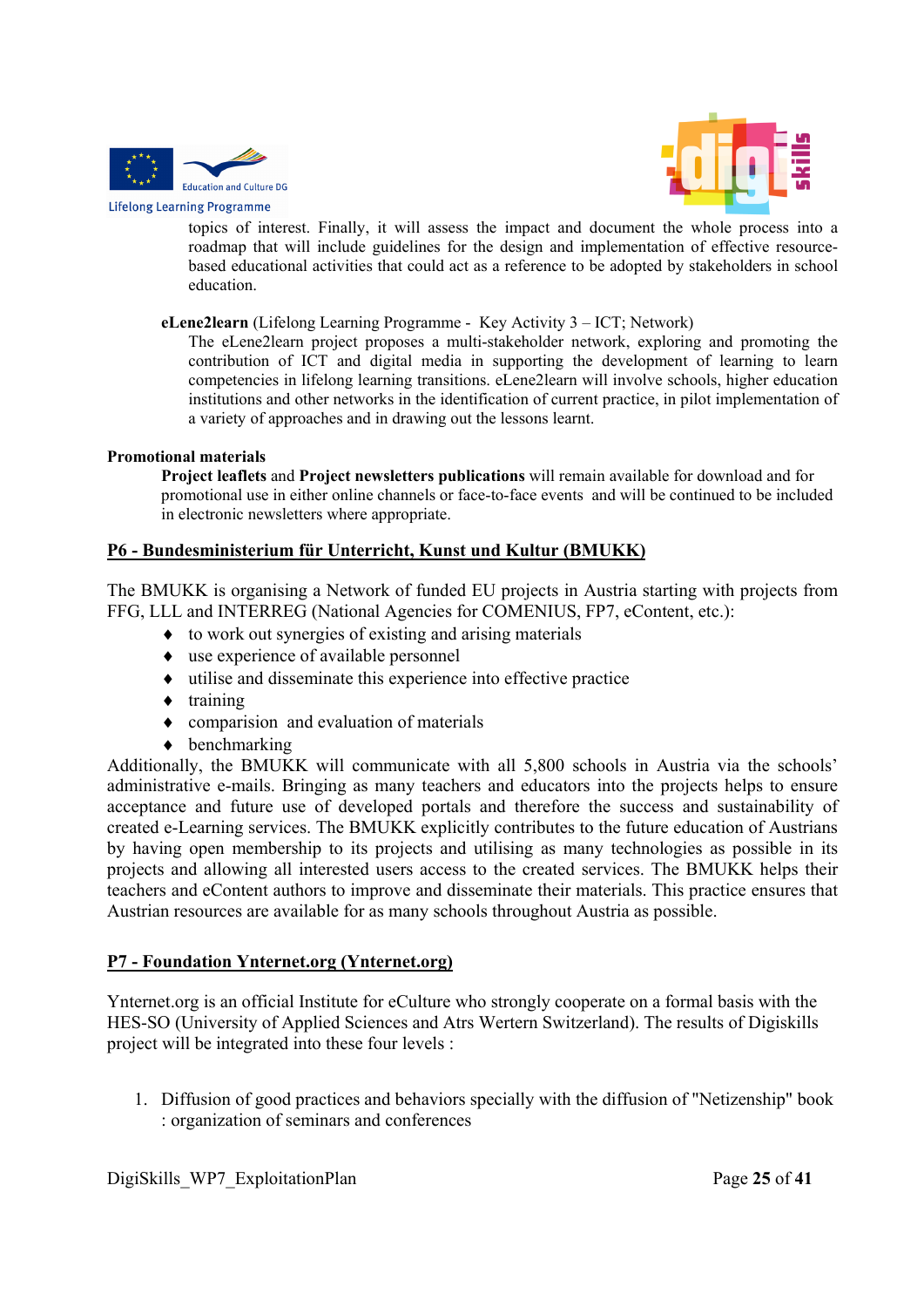



- a. The results of Digiskills project will enrich future editions of the book by adding a dedicated digiskills part in education.
- b. The conferences will be held with the partnerships forged during the project.
- 2. Organisation of an annual big event dedicated to digiskills and eCuture : TEDx Geneva.
	- a. From 2014, TEDx Geneva will integrate the results of the project.
	- b. National partners will largely invite to participate in the event.
- 3. Management of a francophone online observatory for eCulture and digiskills
	- a. As soon as the Digiskills platform is operational, links will be established between the Observatory and the latter.
- 4. Organization of courses "Digiskills" within the HESSO.
	- a. The results will be integrated into Digiskills DIDAC courses (training of trainers) provided by Ynternet.org with teachers HEG (Department of HES-SO)
	- b. The teachers from HESSO will be directly invited to be part of the community "Digiskills"
- 5. Moreover, Digiskills project is a great opportunity for Ynternet.org to consolidate its European network of teachers and trainers.
	- a. In link with the network of concultant within the Wikiskills project
	- b. In link with the project "Prefercom"

#### **P8 - Confederación Española de Centros de Enseñanza (CECE)**

CECE, as federation of Educational centres, has a training department in charge of the organization of lifelong learning courses for teachers:

- Elaboration, development and delivery of **Lifelong learning courses** geared to the needs of staff in schools and other educational institutions
- Negotiation and evaluation of strategic lines and national projects of the lifelong learning, being member of Equal Commissions of **Fundación Tripartita of educational sectors** such as that for children, private education, special education, etc.
- National funds management (Fundación Tripartita, MECD, Education Advisory, and other organisms) to carry out training projects within the sector.

Nowadays one of the needs of the Spanish teachers is to acquire and to develop technological skills, as a tool to improve the teaching process in the ordinary life. They demand resources and how to develop themselves these resources in order to adapt to their needs.

The participation in DigiSkills for CECE supposes a big impact in our teachers, because it is very good tool for teachers. During the Spanish Focus Group it was pointed out that the need of the training courses focus more on the technical aspects of ICT but it is necessary to focus more in pedagogical aspects to incorporate ICT in the curriculum and in the classroom

Digiskills will be incorporate to the training courses for teachers, managed by CECE. These courses provide credits to teachers, as they are approved by the Ministry of Education.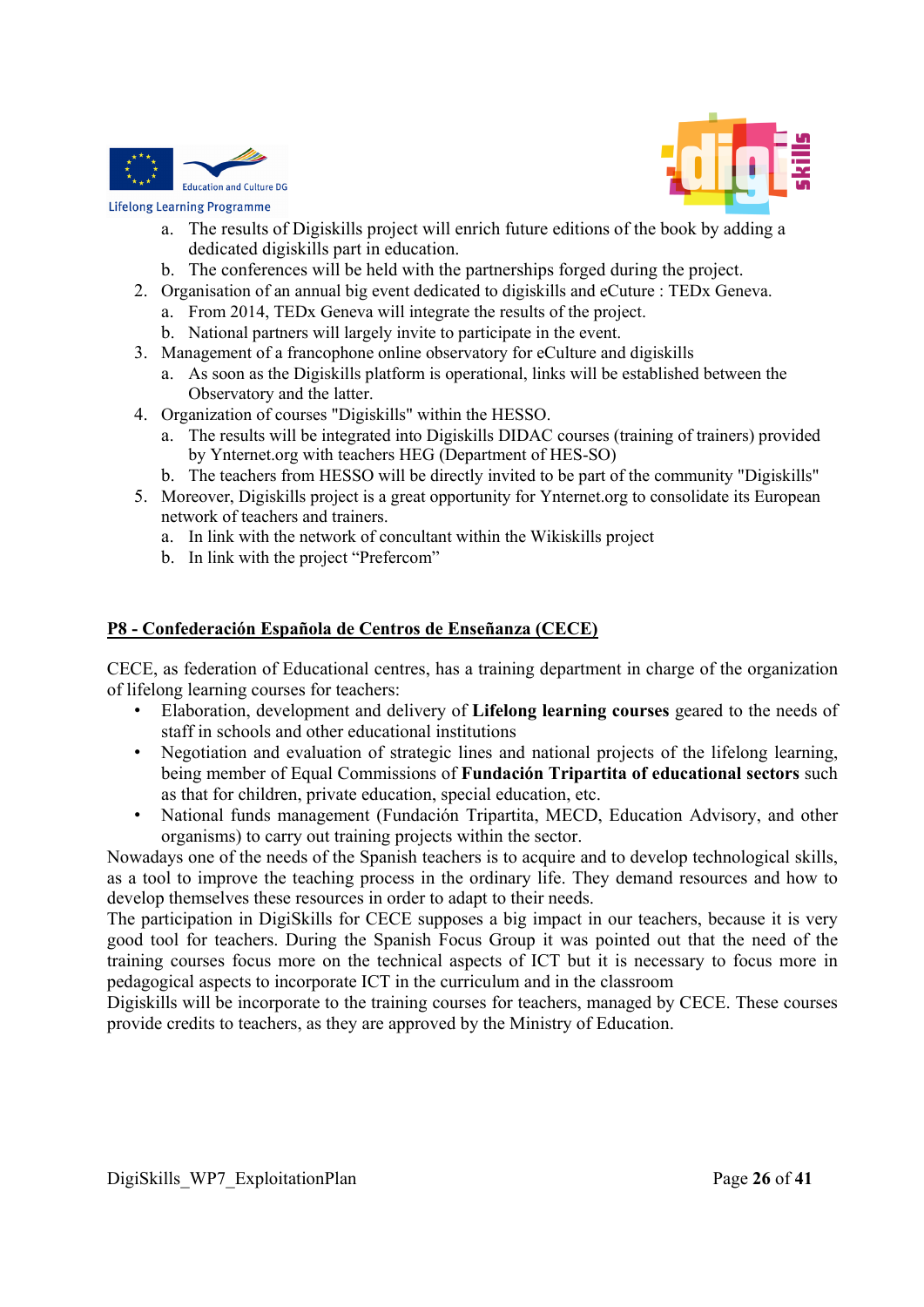



## **P9 - University of Split, Faculty of Science (USP)**

The Faculty of Science has a long tradition and experience in educating primary and secondary school teachers. Consequently, the aim is not only to combine their ICT skills with innovations in pedagogy, but to enhance their teaching in collaboration with other colleagues, raising the awareness of educational community across Europe.

## **4.4.2 What are your general target groups you will address? Which potential partners and networks could be involved in DigiSkills?**

e.g. stake-holders, ministries, potential multipliers, teaching- & training- institutions, teachers, training staff.

#### **P1 - Ellinogermaniki Agogi (EA)**

Our general target groups: Teachers, training staff, instructional designers Potential partners and networks:

- Project eLene2learn (http://www.elene2learn.eu/)
- Open Discovery Space Project (http://portal.opendiscoveryspace.eu)
- METASCHOOL: Towards Teacher Competence on Metadata and Online Resources (http://www.ea.gr/ep/metaschool)
- Open Science Resources (http://www.ea.gr/ep/osr/)

#### **P2 - Maria Curie Sklodowska University – University Centre for Distance Learning (MCSU)**

Our general target groups: Teachers, training staff, instructional designers, students Potential partners and networks:

- Project eLene2learn (http://www.elene2learn.eu/)
- Association of Academic E-learning (http://www.sea.edu.pl/tasksgoals.php)
- Consortium of Higher Education Schools for Information Society in Lublin Region (http://uczniko.umcs.lublin.pl/proj.php?action=details&pID=17)

#### **P3 - Computer Technology Institute and Press "Diophantus" (CTI)**

- The Greek Ministry of Education (http://www.minedu.gov.gr/),
- University of Patras (http://www.upatras.gr/),
- Hellenic Open University (Ελληνικό Ανοιγτό Πανεπιστήμιο, http://www.eap.gr/),
- Region of Western Greece,

DigiSkills\_WP7\_ExploitationPlan Page **27** of **41**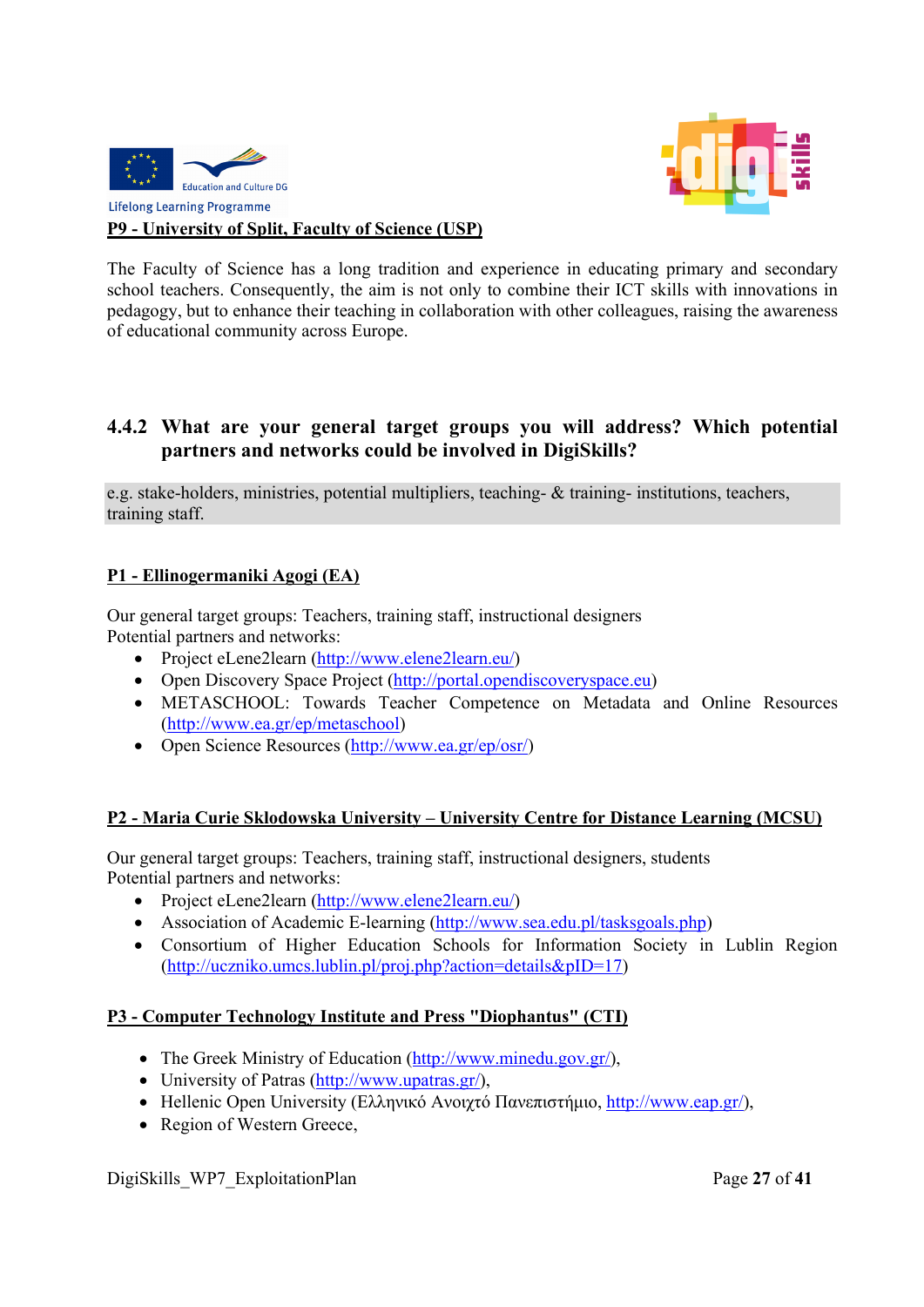



- local VETs (Vocational Educational Trainings),
- Association of Adult Educators

#### **P4 - European Federation for quality in e-learning (EFQUEL)**

- UNIQUe Quality Use of ICT in Higher Education (http://unique.efquel.org/)
- SEVAQ+ (http://www.sevaq.eu)

#### **P5 - European Distance and E-Learning Network (EDEN)**

The following stakeholders will be addressed:

- Project consortia listed in 4.4
- EDEN members (see list: http://www.eden-online.org/membership.html)
- ◆ EDEN Conference participants
- Former teacher-trainer related project consortia, such as http://www.teachus.eu/,
- UK teacher associations
- UK Department of Education
- Hungarian teacher-training institutions

### **P6 - Bundesministerium für Unterricht, Kunst und Kultur (BMUKK)**

The following networks and multipliers will be addressed through the BMUKK channels:

- e-Teaching-Austria (http://www.e-teaching-austria.org/)
- schule.at Österreichisches Schulportal (http://www.schule.at)
- eLISA Academy (http://www.e-lisa-academy.at/)
- ViS:AT and ViS:EU (Virtual School Austria Subject Oriented Portals) (http://www.virtuelleschule.at/)
- ENIS European Network of Innovative Schools in Austria (http://www.enis.at/)
- eLSA eLearning im Schulalltag (http://elsa20.schule.at/)
- eLC eLearningCluster (http://www.elc20.com/)
- IMST Innovationen Machen Schulen Top! (https://www.imst.ac.at/)
- plusLUCIS (http://pluslucis.univie.ac.at/PlusLucis/)
- Science Center Netzwerk (http://www.science-center-net.at/)
- ARGE (ArbeitsgemeinschaftsleiterInnen) Physik, Chemie, Biologie, Mathematik, Informatik

## **P7 - Foundation Ynternet.org (Ynternet.org)**

General target group :

- Teachers of the HES-SO (University of Applied Sciences and Atrs Wertern Switzerland)
- Network of consultants on collaborative webculture, working for Ynternet.org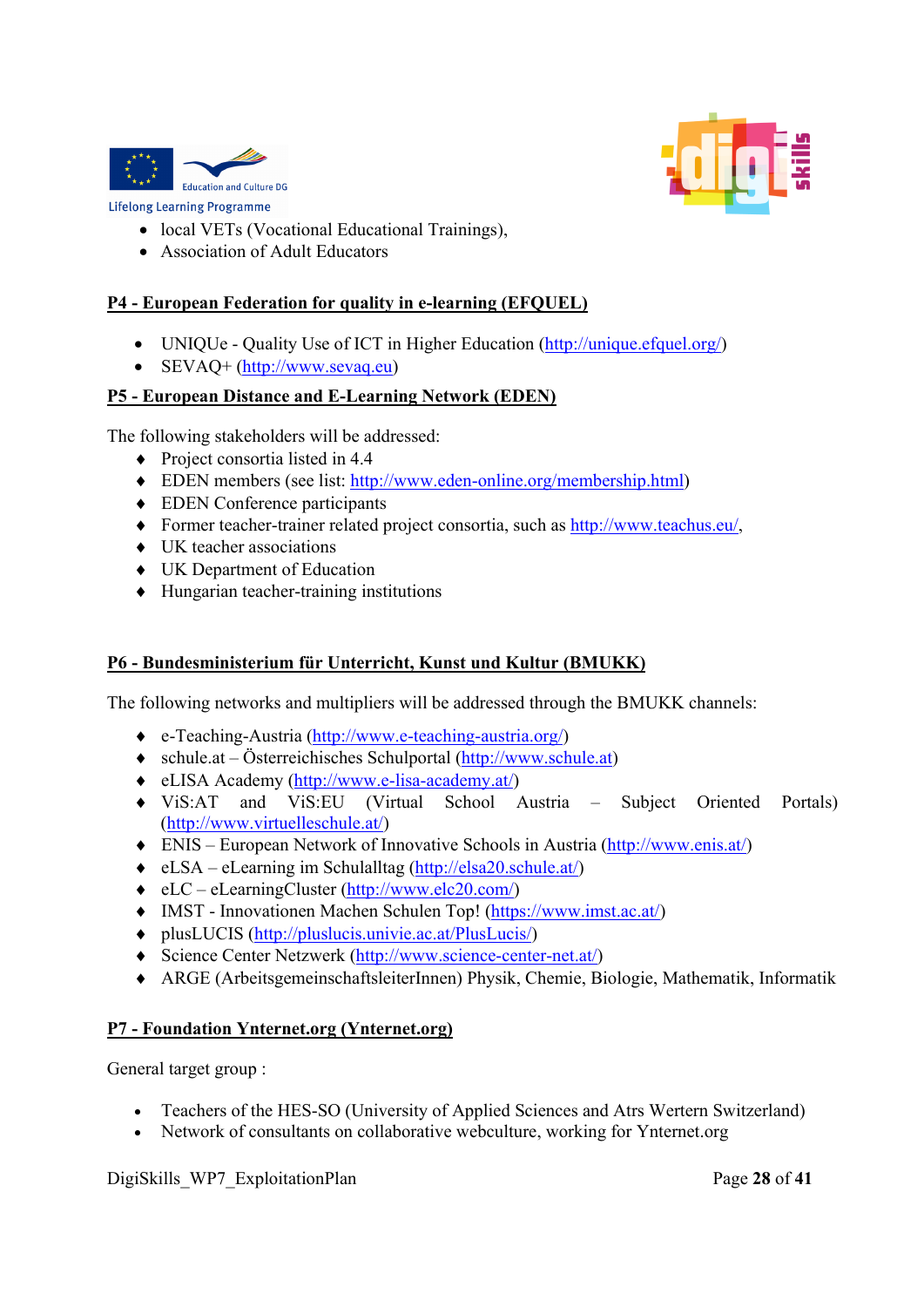



#### Potential partners

- Agence Intergouvernementale de la Francophonie
- Swiss Agency for Development and Cooperation
- Various federation of teachers and trainers
- Network of delegates of the Swiss academic organizations
- Framasoft (Network in free software)
- Université de Bordeaux
- Université de Lausanne
- Unidistance
- Thot Cursus

#### **P8 - Confederación Española de Centros de Enseñanza (CECE)**

The target group will be teachers. Then, as CECE is represented in the Ministry of Education, and has federation in each Spanish Autonomous Region, they will also receive the information and result of the project, in order to use them for training teachers.

#### **P9 - University of Split, Faculty of Science (USP)**

- Collaboration with a head of the Split-Dalmatia Professional County (Županijsko stručno vijeće Splitsko-Dalmatinske županije) under the umbrella of the Education and Teacher Training Agency (Agencija za odgoj i obrazovanje)
- Collaboration with a representative from the Project ICTEdu, coordinated by Croatian Academic and Research Network, CARNet (Hrvatska akademska i istraživačka mreža), http://www.carnet.hr/ictedu

## **4.4.3 Which exploitation activities/events do you plan?**

Here you could mention international and national events stake-holder events or conferences.

#### **P1 - Ellinogermaniki Agogi (EA)**

- Local workshops with teachers (in frame of our unit activities we conduct trainings for teachers on how to use ICT in education).
- EA will exploit DigiSkills's produced ICT results within the framework of the participation in new calls for EU programs ;
- Inclusion of DigiSkills's produced results in scientific papers conducted by EA

DigiSkills\_WP7\_ExploitationPlan Page **29** of **41**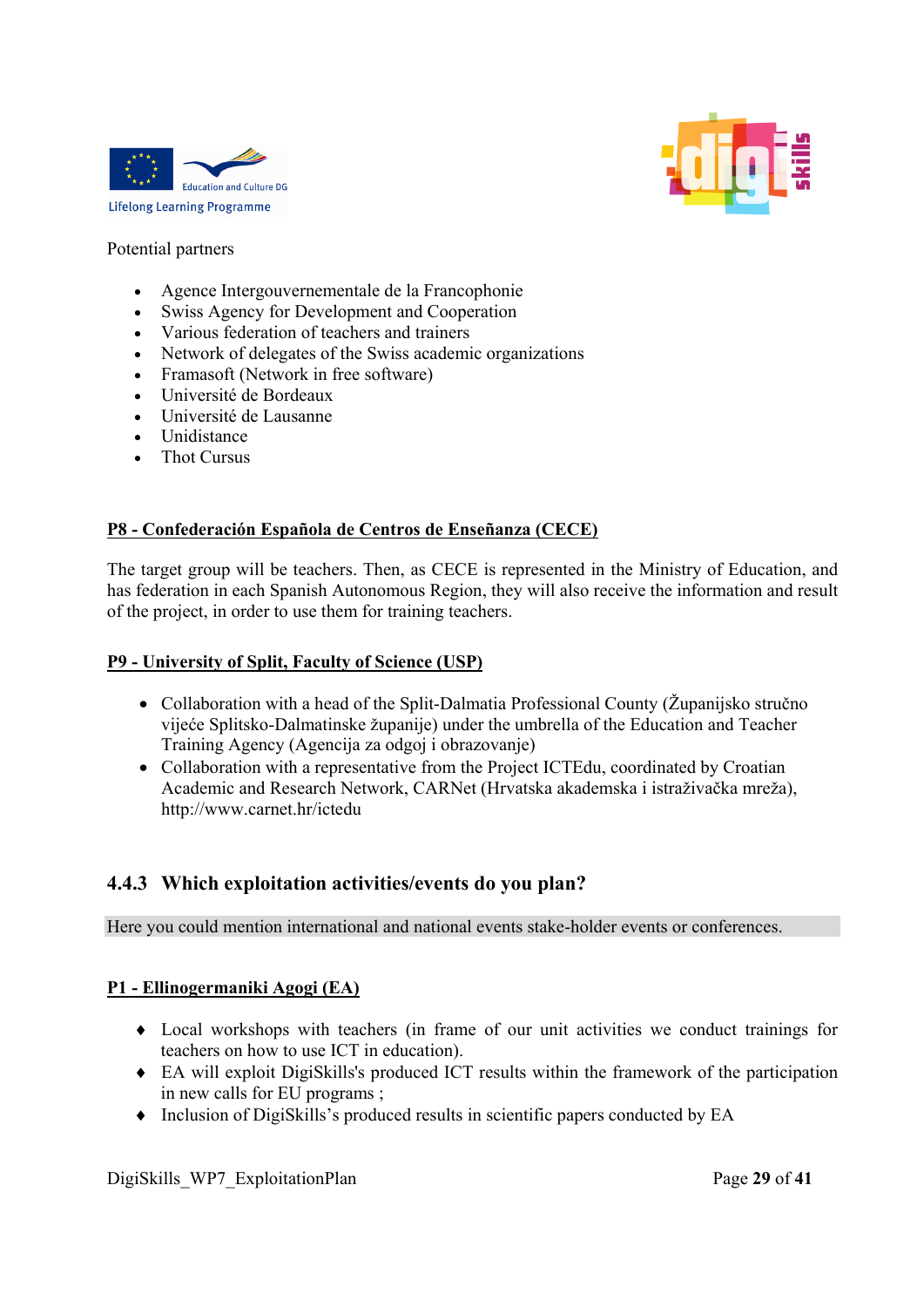



### **P2 - Maria Curie Sklodowska University – University Centre for Distance Learning (MCSU)**

- Local workshops with teachers (in frame of our unit activities we conduct trainings for teachers on how to use ICT in education).
- National conference "e-education" (The development of e-learning in higher education of economics) – it take place once a year in autumn (http://www.e-edukacja.net/)
- International conference (eg. EDEN, Educa Online, EADTU Conference etc.) it will depend on budget, time schedule and outputs which we will have to present.

#### **P3 - Computer Technology Institute and Press "Diophantus" (CTI)**

- Presentation of DigiSkills produced outcomes in the seminars and conferences of related EU projects in which CTI is participating
- CTI will exploit DigiSkills's produced ICT results within the framework of the participation in new calls for EU programs ;
- Inclusion of DigiSkills's produced results in scientific papers conducted by CTI
- Constantly continue hosting and supporting the digiskilles environment after the project period
- Exploring the possibilities for interconnection with other educational repositories

#### **P4 - European Federation for quality in e-learning (EFQUEL)**

- Local workshops with teachers (in frame of our unit activities we conduct trainings for teachers on how to use ICT in education).
- National/International conferences

#### **P5 - European Distance and E-Learning Network (EDEN)**

EDEN organises conferences on regular basis for the European community of open and distance and elearning. These events, which by character are annual or thematic ones (research, project synergies, etc.), have developed to the main academic and professional European ODL conferences and are serving as effective and efficient networking places. EDEN Conferences will remain the major networking events for Digiskills consortia and developed stakeholder community.

Apart from including Digiskills into the regular EDEN Conferences such as the 2014 EDEN Annual Conference in Zagreb, EDEN participates at events such as:

- ◆ Online Educa, Berlin,
- National Lifelong Learning Conference, (MeLLearn), Hungary (http://www.mellearn.hu/)
- Project-related events
- ◆ Research-related events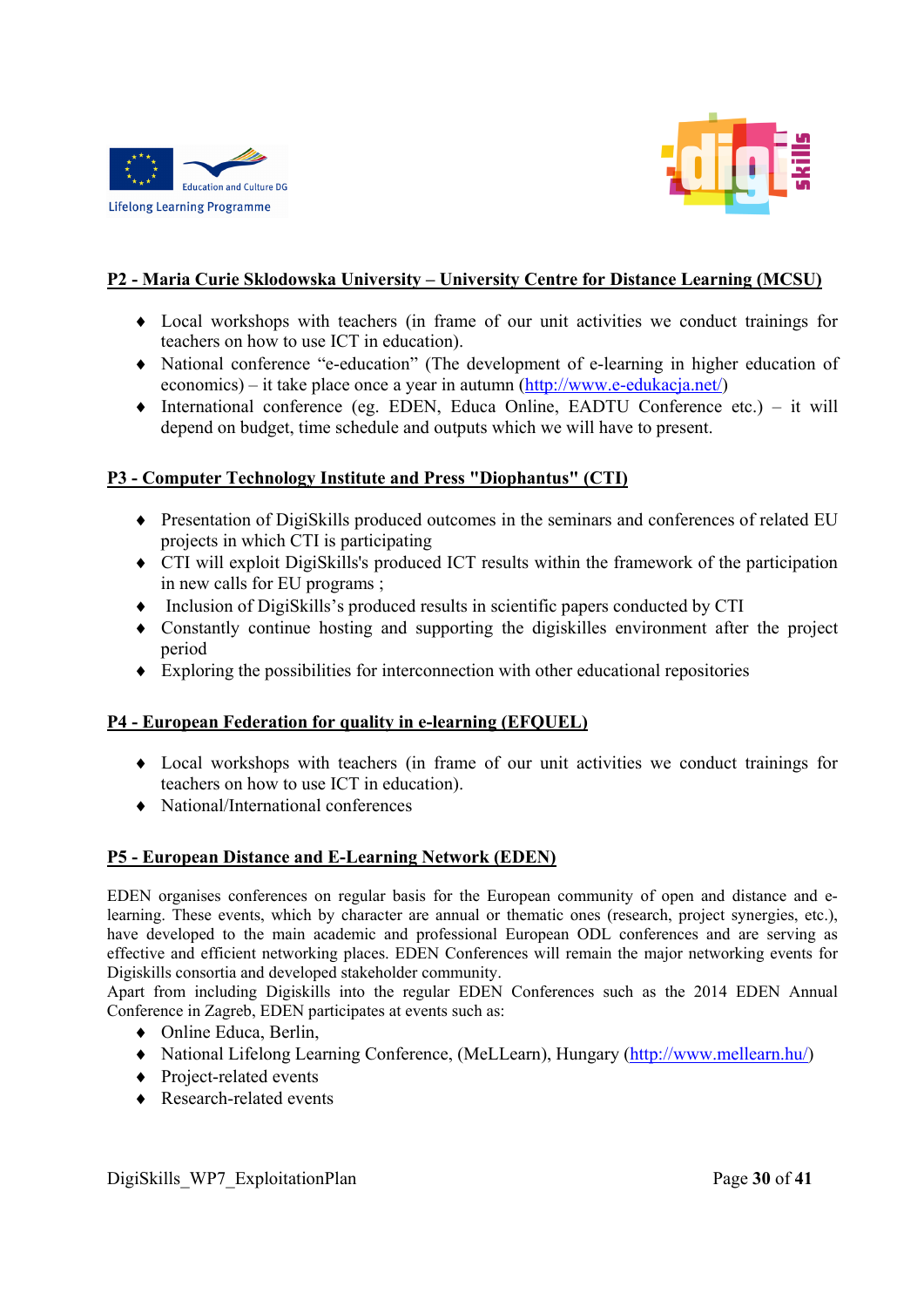



#### **P6 - Bundesministerium für Unterricht, Kunst und Kultur (BMUKK)**

In order to maximize the impact of the DigiSkills training and validation activities in Austria, they will be incorporated into annual BMUKK events:

- BildungOnline, Hall in Tirol (June each year)
- eLearning Conference, Eisenstadt (October each year)
- Conference of the Subject Oriented Portals, Bad Hofgastein (each year in April)
- Networking with the Austrian Educational Servers (in each province)
- ◆ FutureLearning (October each year)

#### **P7 - Foundation Ynternet.org (Ynternet.org)**

- DIDAC ( didactic training) : Adult education, Teachers HES-SO with HEG-GE : October 7 and November 25, 2013 (http://didac.hes-so.ch/fr/formations-1452.html)
- TEDxGeneva 2013 and 2014 and 2015 : April of each year
- Short conferences for presenting the book "Netizenship"
- University courses in Certificates of HES-SO (CAS)
- Launch of the network of experts of Wikiskills ( wikiangels Network)
- Prefercom
- Management of the French Observatory of digital culture.

#### **P8 - Confederación Española de Centros de Enseñanza (CECE)**

- CECE organises an annual conference. 2013 will be in October in Pamplona. All the delegates will receive information. In the conference also participate some of the Director General of Education from the different Autonomous Region.
- CECE is member of ESHA (www.esha.org) and of EfVET (www.efvet.org) and participate in their conference. This is a good opportunity to disseminate the project, organising or participating in the round tables.

#### **P9 - University of Split, Faculty of Science (USP)**

- International Convention on Information and Communication Technology, Electronics and Microelectronics, MIPRO, Conference 'Computers in Education', Opatija, Croatia; http://www.mipro.hr/\_Events\_/tabid/110/event/MIPRO2013/language/en-US/Default.aspx
- International Conference on Information Technology Interfaces, ITI, Topic of Interest 'Technology Enhanced Education', Cavtat, Croatia; http://iti.srce.unizg.hr/index.php/ITI/index/pages/view/confprogram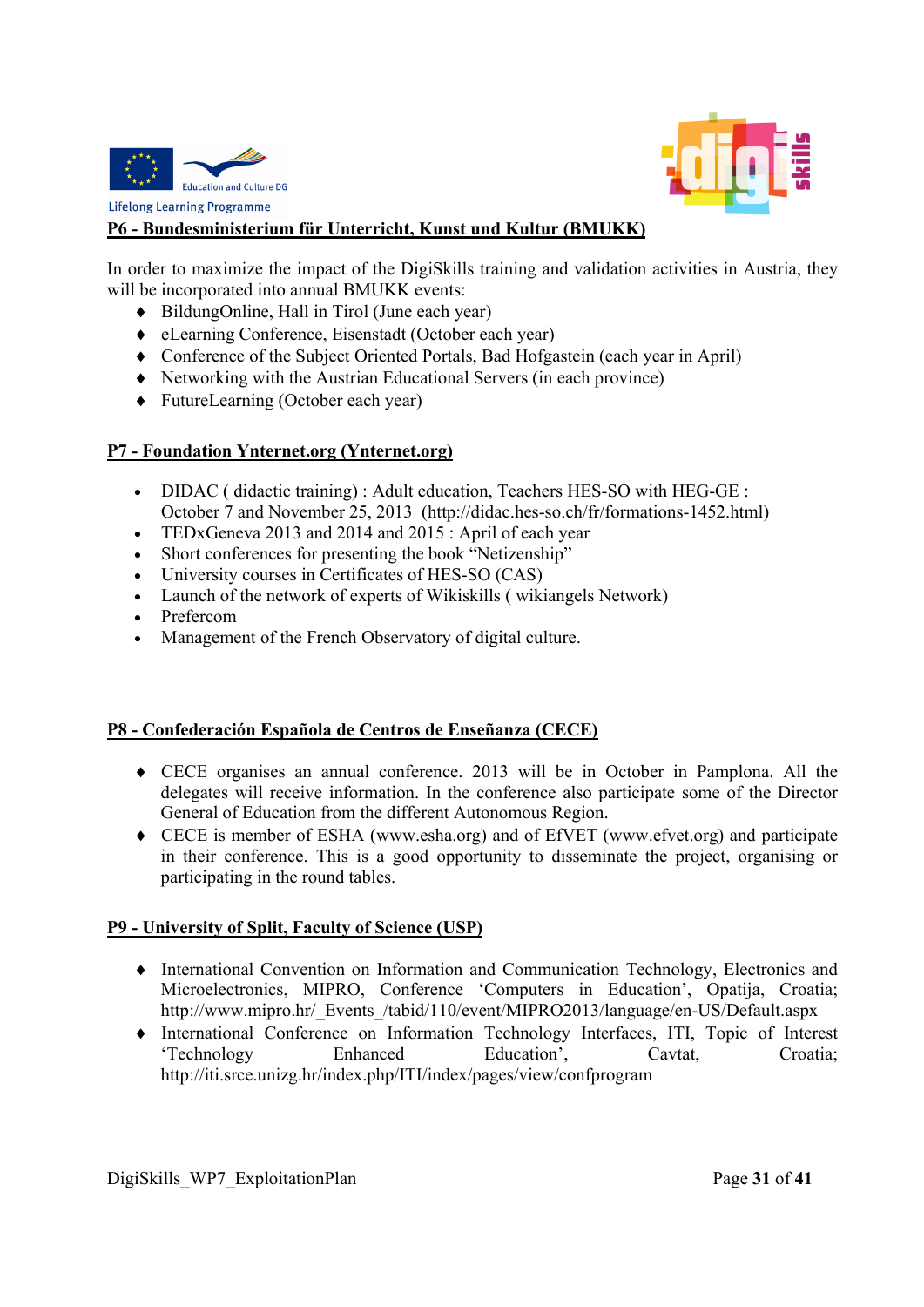



- Croatian Society for Promotion of ICT Education (Hrvatsko društvo za promicanje informatičkog obrazovanja, HDPIO), Symposia 'Computers in Schools', Šibenik, Croatia; http://www.hdpio.hr/
- Education and Teacher Training Agency (Agencija za odgoj i obrazovanje), meetings related to the ICT and Education; http://www.ettaedu.eu/

## *4.5 Partner affiliation program*

The aim is to create a European-wide network of interested organisations/individuals to be regularly informed about project developments, invited to share project results and to participate in dissemination events. The project information, its objectives and outcomes will be made available to the network. The partner affiliation program will outline the benefits of the project and the terms for joining the network.

The Austrian BMUKK is affiliated with numerous educational institutions in formal and informal learning sectors. The focus of the partnerships is innovative teaching with new and existing technologies. The broad strategy is to examine the suitability of current resources, communicating resource and teaching strategies to schools, developing new materials to engage students and mentoring teachers to integrate technology in their teaching.

The purpose of collaborating with educational institutions in other countries is to gain access to the best expertise possible, thereby enhancing the learning process in schools. Utilising current and developing technologies ensures that BMUKK provides relevant and viable education practices for students and teachers in Austrian schools.

A network of affiliated partners is planned that attempts to connect with schools as well as schools that are involved in other projects. These schools can be a part of a greater effort coordinated by the responsible partner, to set up user networks of schools.

DigiSkills will sign partner affiliation agreements with interested institutions and initiatives to become an affiliated partner of this European-wide initiative. The template can be found in Annex 1.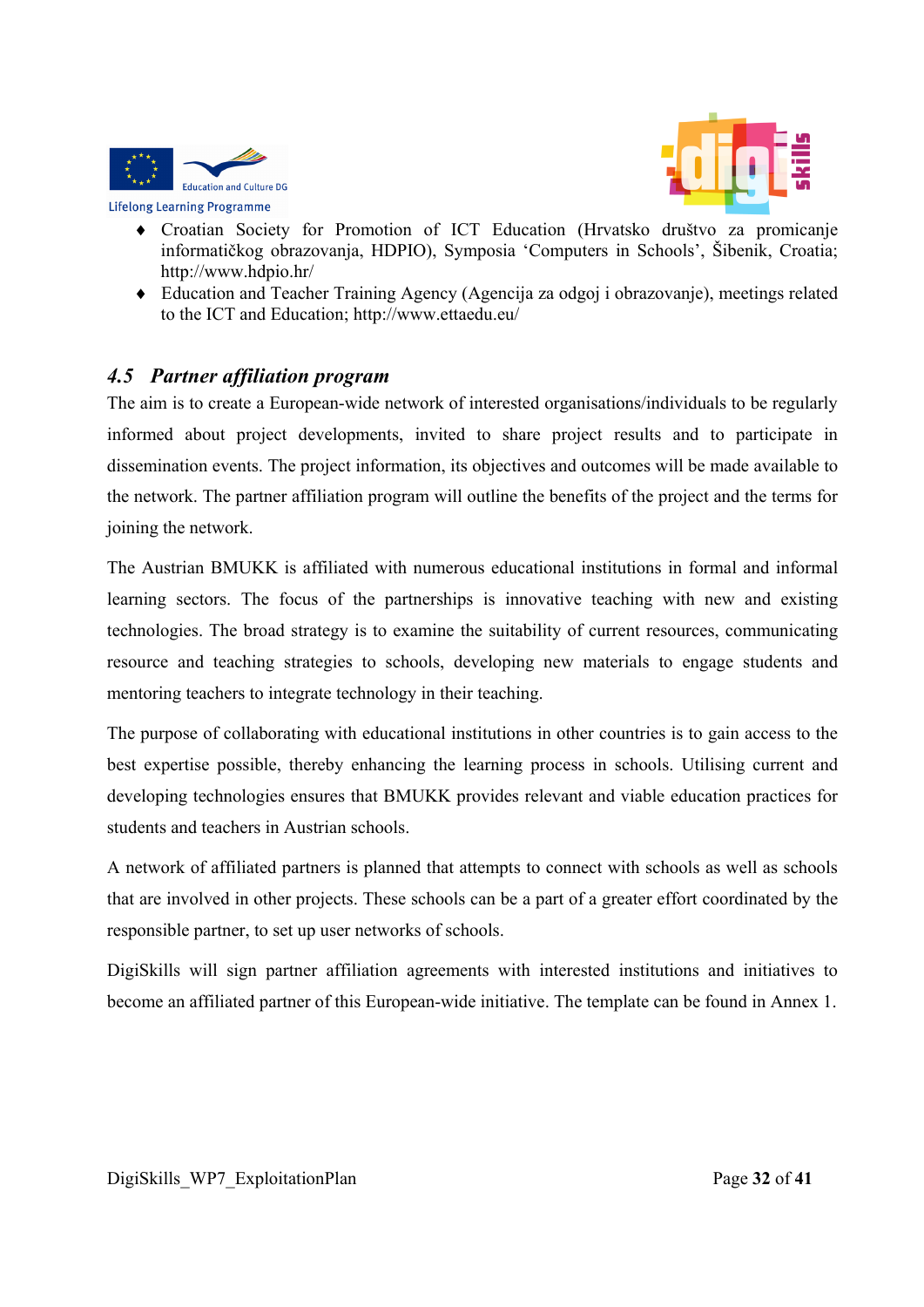



# **5 Schedule of major exploitation activities**

In general following exploitation activities and events are planned

- National workshops as dissemination/dexploitation events for schools (teachers/experts) and local authorities / policy makers.
- Summer schools: in for dissemination and exploitation purposes.
- Involving similar projects in the field in order to create .

Planning and Reporting of E-STEP dissemination activities and events will be done within the Google Doc under the link

https://docs.google.com/spreadsheet/ccc?key=0Aokjye6m7UNIdEVBYjZyeHM0TUNPNVZPUllrR 01tcXc&usp=drive\_web#gid=0

Reported should be:

- Date of the activity or event
- Location
- Organised by … (partner)
- Short description of activity or event
- Purpose
- Used promotional products or dissemination channels
- (estimated) target audience type and number (if available)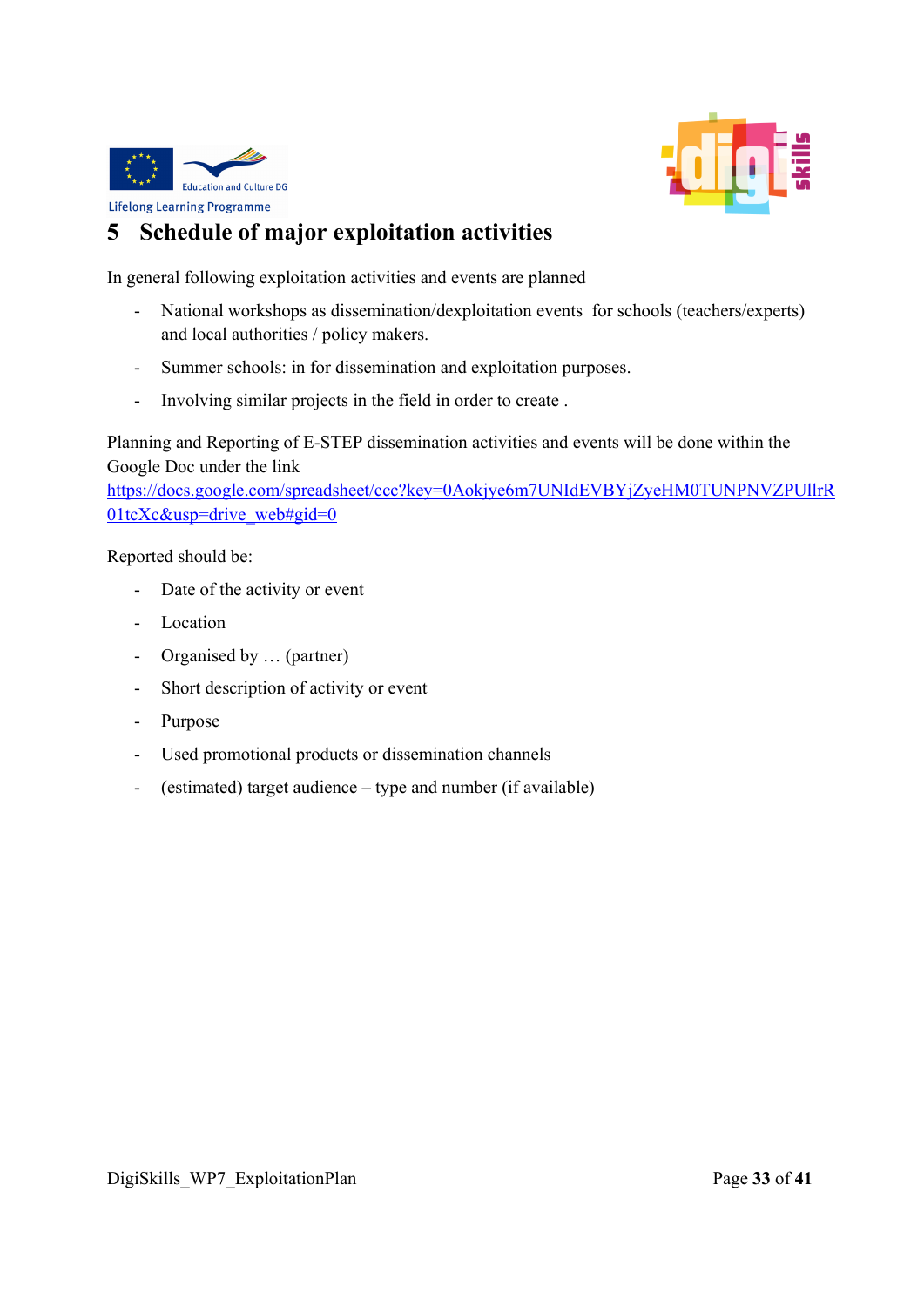



# *Annex*

DigiSkills\_WP7\_ExploitationPlan Page **34** of **41**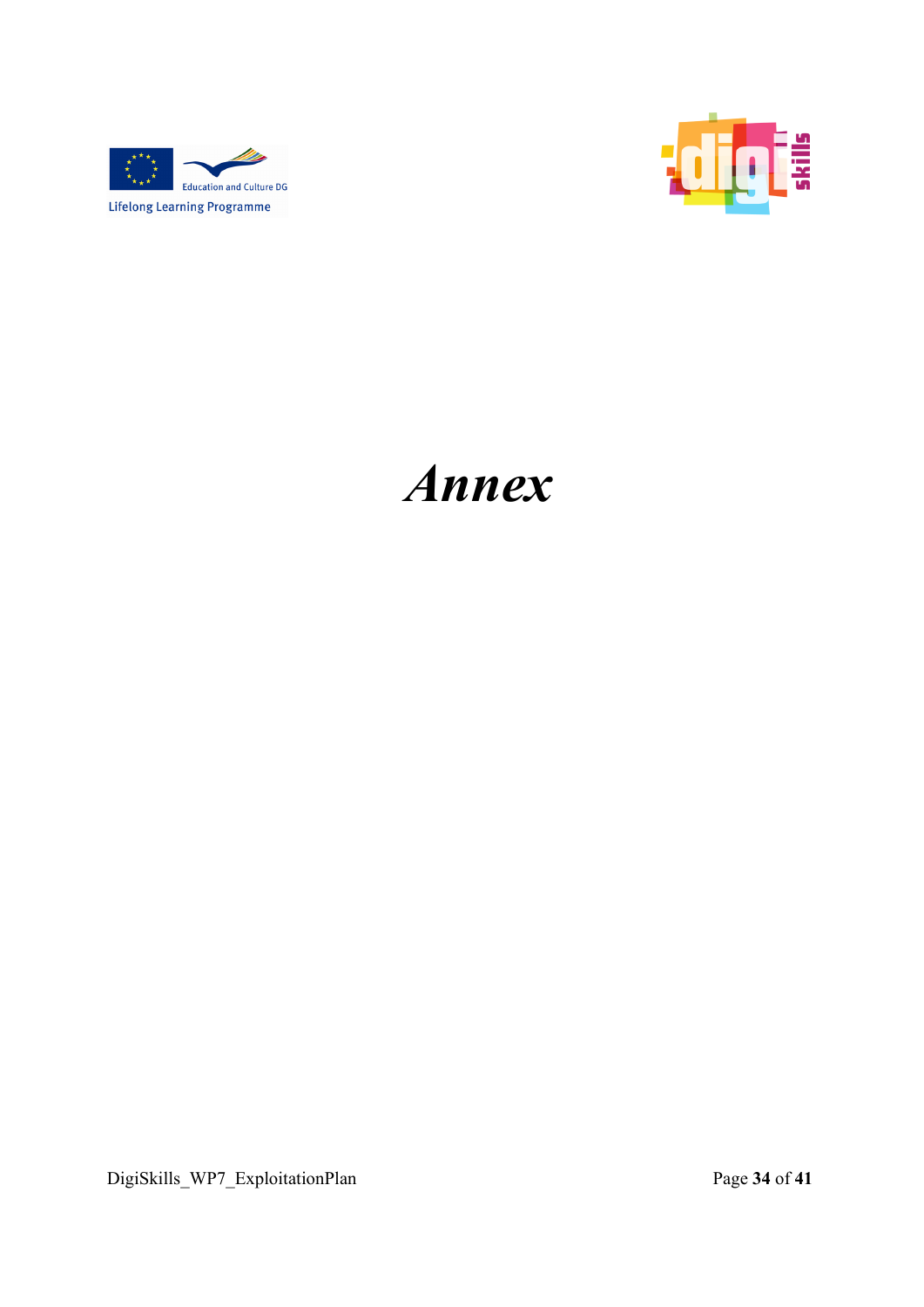



# *PARTNER AFFILIATION AGREEMENT*

This document describes an agreement between the Affiliate institution/organisation and the

<… Name of DigiSkills Partner…> ---------------------------------------------------

to work cooperatively in strategic alliance to achieve mutual benefits.

#### **1. Objective of the Partner Agreement**

The purpose of this Agreement between the Affiliate institution/organisation and the

#### <…Name of DigiSkills Partner…>

is to create a European-wide network of interested organisations/individuals to be regularly informed about project developments, invited to share project results and to participate in dissemination events. The second aim is to enable long-term cooperation on a European scale.

#### **2. Description of the DigiSkills Project,** < URL >/

The DigiSkills Project aims at linking and structuring available learning contents by finding a user-centered approach through the development of an in-service training of school teachers and school ICT staff on topics related to organisation, sharing, use and re-use of digital learning resources.

Secondly, DigiSkills aims to deliver a structured  $\&$  reusable set of guidelines and recommendations in all project languages (i.e. English, Greek, German, Dutch, Polish, Spanish, and Croatian), DigiSkills "Guide of Good Practice". The main output of the DigiSkills project will be an innovative training programme on the methodological approaches

on how teachers can integrate digital content available on the web with core academic content in lesson plans and increase student participation in classroom activities.

< … Short Description of your organisation …>

#### **3. Utilising Current Resources**

**3.1. Online resources** that were developed from previous projects;

- \_\_\_\_\_\_\_\_\_\_\_\_\_\_\_\_\_\_\_\_\_\_\_\_\_\_\_\_\_\_\_\_\_\_\_\_\_\_\_\_\_  $\bullet$  , and the contract of the contract of the contract of the contract of the contract of the contract of the contract of the contract of the contract of the contract of the contract of the contract of the contract of th
- $\bullet$  , and the contract of the contract of the contract of the contract of the contract of the contract of the contract of the contract of the contract of the contract of the contract of the contract of the contract of th

These resources need to be evaluated in accordance with the existing tagging and database policies (see below) to enable efficient searching.

- 1. Collecting Links on searching systematically the internet
- 2. integrate them on educational servers
- 3. divide them into subjects
- 4. search their websites for existing eContent
- 5. metadata-tag them and put them to different educational servers

#### **3.2. Planning of Projects**

The planning for these projects across different countries requires that the needs of teachers and schools are met as well as adhering to the regulatory requirements of the respective education authorities.

Once teacher and other stakeholder opinions are communicated to the project leaders from the various countries to coordinate a common approach fort he implementation and carriage of the project. There should also be approaches made to the private sector to seek sponsorship to deliver some of the proposed projects.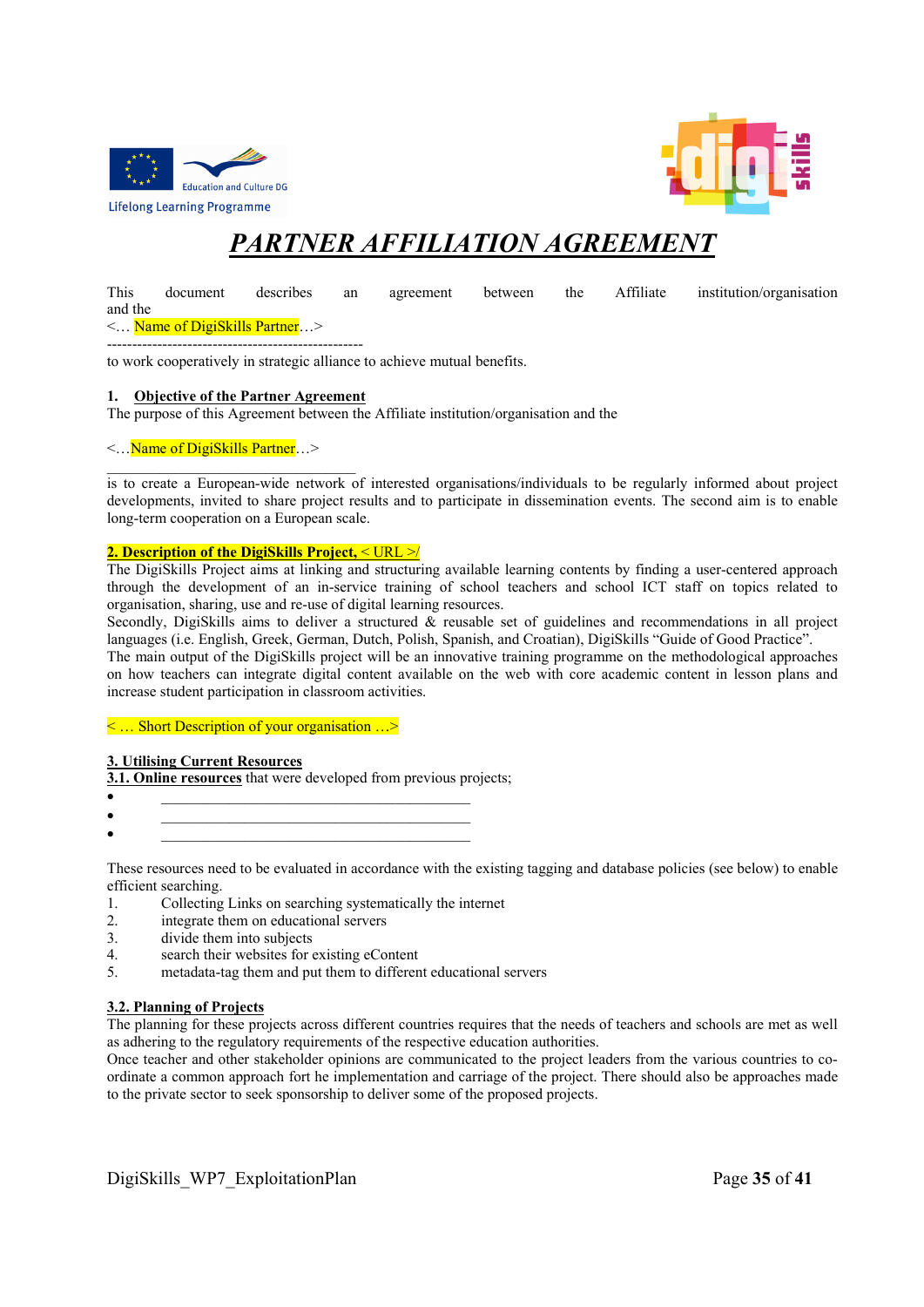

#### **Lifelong Learning Programme**



The stimulus for projects must also be considered as budget constraint is a necessary parameter. In the plethora of technical developments it is a matter of selecting resources that would impact significantly. The following are just some examples;

- Selfregulated Learning
- Whiteboard Evaluation
- NetBook Evaluation
- WEB 2.0
- Second Life

The selection of project subjects should be based on available training expertise, access to resources as well as impact area.

#### **2. Mutual Benefits of this Partner Affiliation Programme**

#### **2.1 What can the DigiSkills Project specifically offer to the Affiliate Partner?**

The Affiliate institution/organisation undertakes to:

- Publicise the Affiliate institution/organisation on the DigiSkills web portal
- Publicise a short description of the Affiliate Partner
- Integrate the Affiliate Partner in a strong and sustainable European network
- Provide a link to a relevant project in the Affiliate institution/organisation Web site
- Make the Affiliate Partner with the DigiSkills Guide of Good Practice available
- Provide a systematic validation methodolgy which ensures the high quality and unified standard of the digital learning ressources
- Inform the Affiliate Partner about the major DigiSkills project outcomes
- Create a partner webspace for its Affiliate Partners

#### **2.2. What do we in the DigiSkills Project expect from the Affiliated Partner?**

The Affiliate institution/organisation undertakes to:

 Provide a short description of the DigiSkills Project on their website and on their paper and electronic dissemination material

- Provide the DigiSkills and the EU logo and link to the DigiSkills portal from its home page
- Communicate information on the DigiSkills Project to the Affiliate Partners' network
- Support major DigiSkills events and activities
- Provide and communicate the DigiSkills Guide of Good Practice to the Affiliate Partners' network
- To communicate major project outcomes to the Affiliate Partners' network

#### **2.3. Dissemination**

One of the crucial aspects of any project is to communicate to the participants and the wider community about project implementation, events, outcome and evaluation. This can be accomplished via the system and the individual. The following list are a series of existing practices;

- Interchange of information on the internet
- Articles in newsletters
- Blogging and Twitter sites
- Encouraging teachers to organise workshops with schools in their location
- Inviting teachers to present their products during conferences
- Provide teachers with material for use within their schools
- Encourage teachers to work collaboratively with eContent in a cluster of schools
- Encourage corporations to place material on their own websites

#### **2.4. Duration of agreement**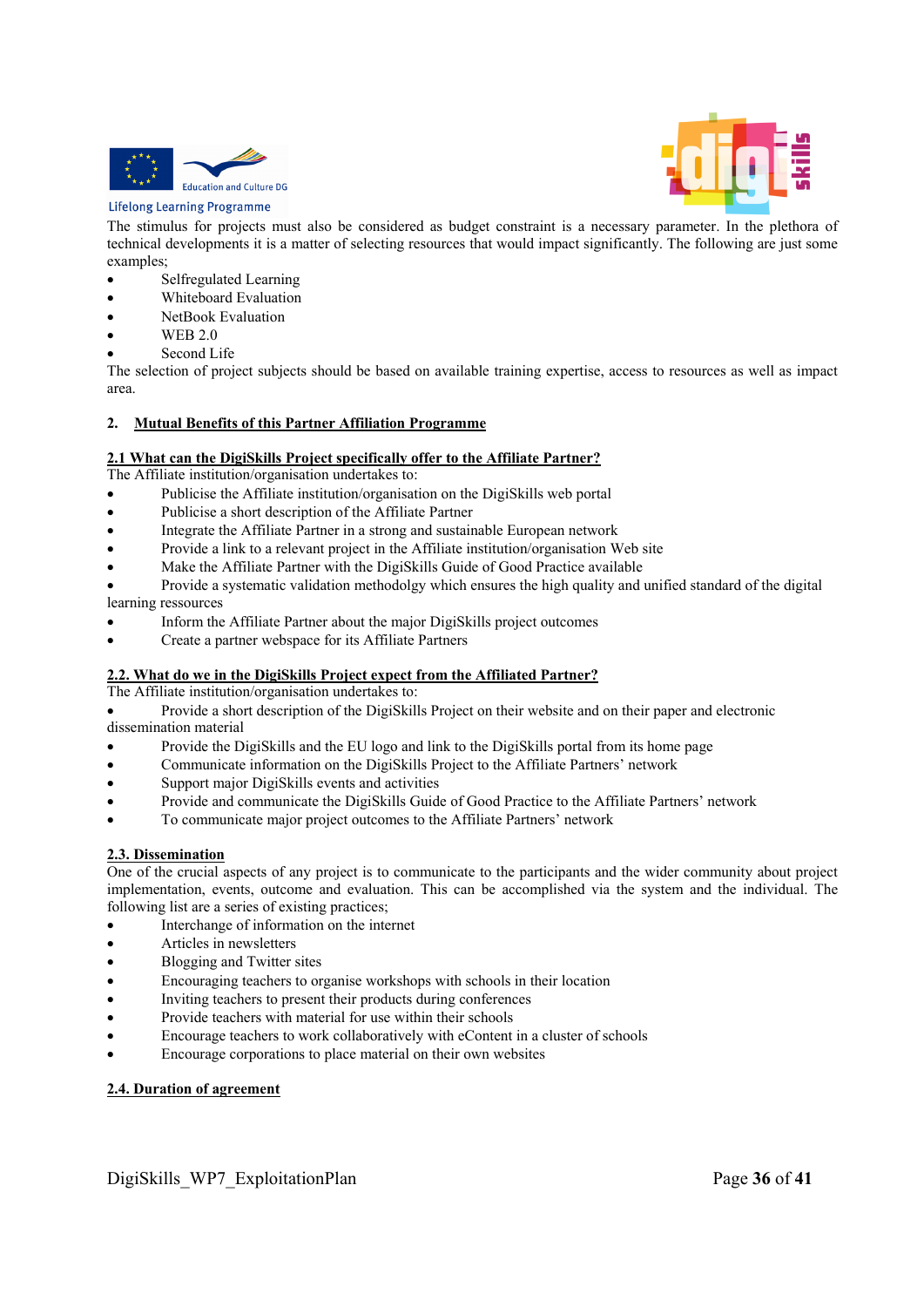



**Lifelong Learning Programme** This Partner Affiliation Agreement is valid in the course of the DigiSkills (details, project no, EU Programme) for the period from  $\frac{1}{20}$  to  $\frac{1}{2}$  / 20

Affiliated institution/organisation DigiSkills Partner

 $\mathcal{L}_\text{max}$  and the contract of the contract of the contract of the contract of the contract of the contract of the contract of the contract of the contract of the contract of the contract of the contract of the contrac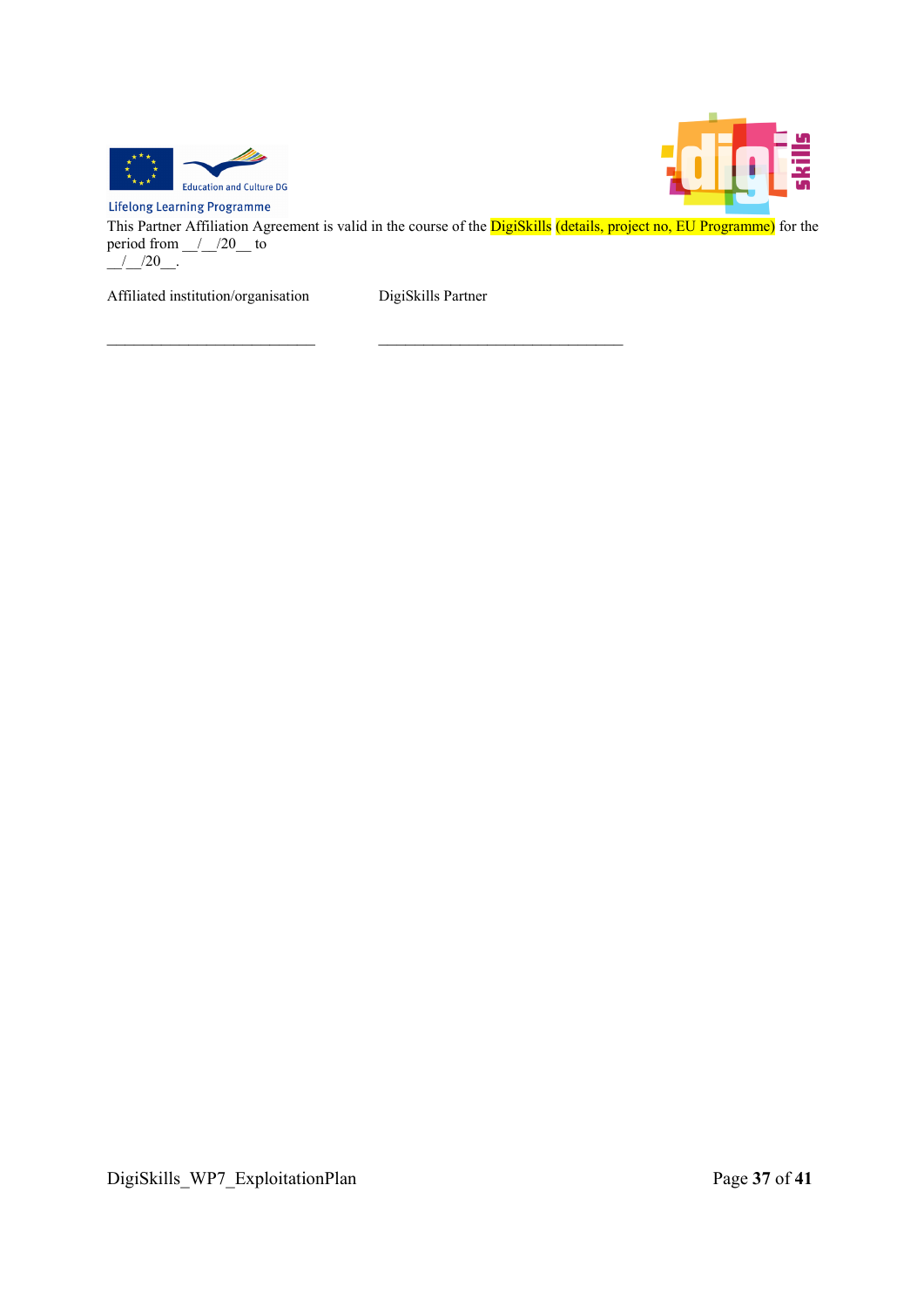



## **List of Associated Partners**

These organisations may provide the consortium with facilities or assistance that enhances the quality of work, but they may not be responsible for core activities of the project (e.g. management, coordination, leader of a work group etc.). No financial contribution from EU resources will be allocated to these organisations.

| Nr               | <b>Name of organisation</b>                                                   | <b>Type of</b><br>institution                         | <b>City</b>     | <b>Country</b> |
|------------------|-------------------------------------------------------------------------------|-------------------------------------------------------|-----------------|----------------|
| 1.               | Rural Wings Network of Schools                                                | Network                                               | Athens          | 11 countries   |
| $\overline{2}$ . | <b>ODS</b> Network of Schools                                                 | Network                                               | Athens          | 20 countries   |
| $\overline{3}$ . | Bildungsnetzwerk Steiermark                                                   | Non profit                                            | Graz            | Austria        |
| $\overline{4}$ . | eLSA and eLSA Advanced School Networks                                        | Network                                               | Vienna          | Austria        |
| 5.               | Technische Universität Wien                                                   | University                                            | Wien            | Austria        |
| 6.               | European Forum for Technical and Vocational<br>Education and Training (EFVET) | <b>VET</b><br>European<br>providers<br>association    | <b>Brussels</b> | Belgium        |
| 7.               | ESU - European Students Union                                                 | Unions<br>of<br>(38)<br><b>Students</b><br>countries) | <b>Brussels</b> | Belgium        |
| 8.               | K.U. Leuven                                                                   | University                                            | Leuven          | Belgium        |
| 9.               | <b>MENON Network EEIG</b>                                                     | <b>EU Network</b>                                     | <b>Brussels</b> | Belgium        |
| 10.              | Shumen University                                                             | <b>Higher Education</b><br>Institution                | Shumen          | Bulgaria       |
| 11.              | Center for Creative Training Association                                      | Training<br>Association                               | Sofia           | Bulgaria       |
| 12.              | of Distance<br>National<br>Education,<br>Centre<br>Bulgaria                   | University                                            | Sofia           | Bulgaria       |
| 13.              | University of Zagreb                                                          | University                                            | Zagreb          | Croatia        |
| 14.              | Zagreb<br>School<br>of<br>Economics<br>and<br>Management                      | University                                            | Zagreb          | Croatia        |
| 15.              | Open University of Cyprus                                                     | University                                            | Nicosia         | Cyprus         |
| 16.              | Brno University of Technology                                                 | University                                            | <b>Brno</b>     | Czech Republic |
| 17.              | Centre for Higher Education Study                                             | University                                            | Prague          | Czech Republic |
| 18.              | <b>Aarhus School of Business</b>                                              | University                                            | Aarhus          | Denmark        |
| 19.              | University College Lillebalt                                                  | University                                            | Vejle           | Denmark        |
| 20.              | University of Copenhagen                                                      | University                                            | Copenhagen      | Denmark        |
| 21.              | Estonian University of Life Science                                           | <b>Higher Education</b><br>Institution                | Tartu           | Estonia        |

DigiSkills\_WP7\_ExploitationPlan Page **38** of **41**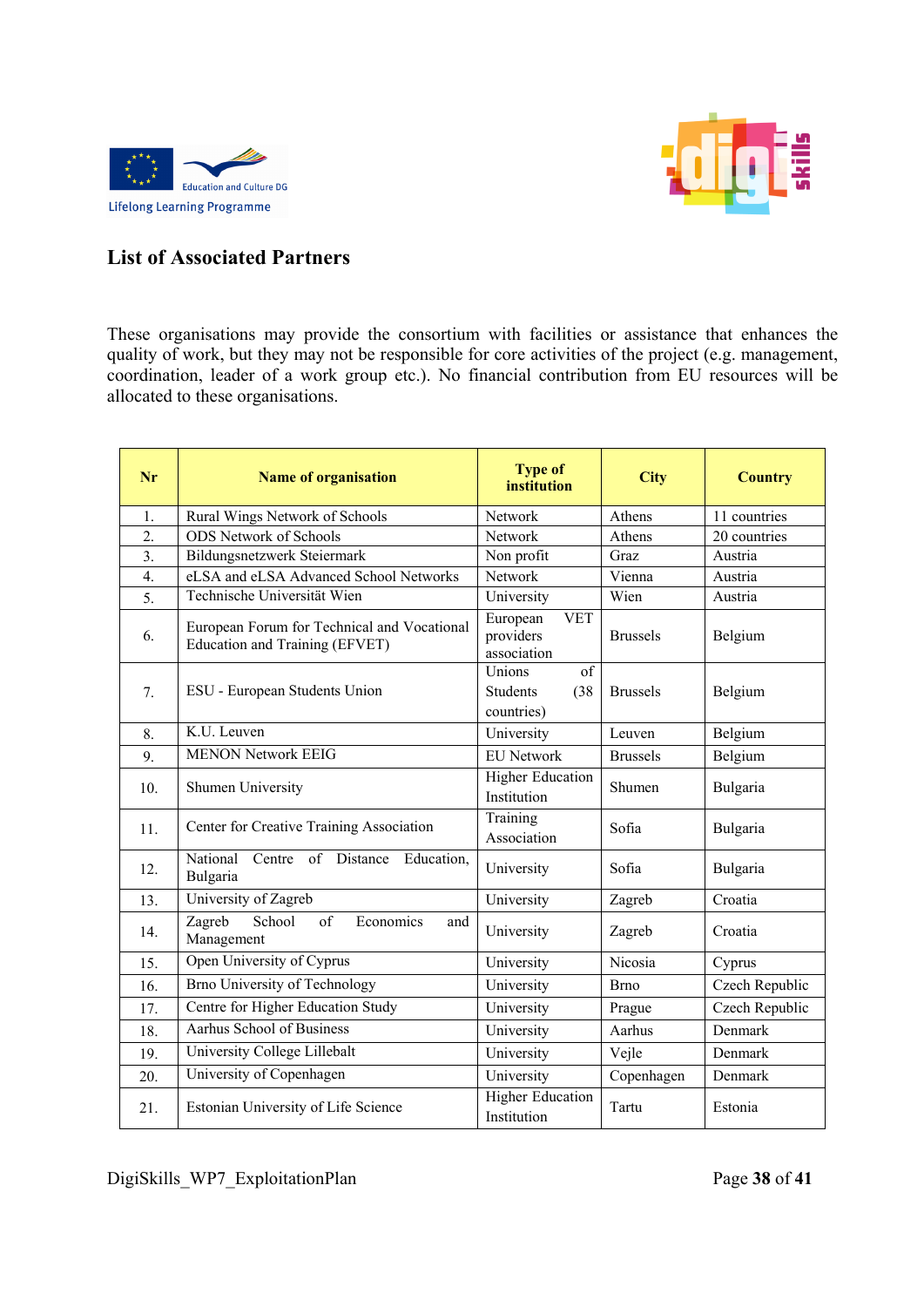



| <b>IC</b><br><b>Lifelong Learning Programme</b> |     |                                                                          |                                          |                 |         |
|-------------------------------------------------|-----|--------------------------------------------------------------------------|------------------------------------------|-----------------|---------|
|                                                 | 22. | Eurouniversity                                                           | Public                                   | Tallinn         | Estonia |
|                                                 | 23. | The<br>Estonian<br>Information<br>Technology<br>Foundation               | non-profit<br>organisation               | Tallinn         | Estonia |
|                                                 | 24. | University of Tartu                                                      | University                               | Tartu           | Estonia |
|                                                 | 25. | <b>HCI Productions OY</b>                                                | Private company                          | Helsinki        | Finland |
|                                                 | 26. | University of Turku                                                      | University                               | Turku           | Finland |
|                                                 | 27. | Centre National d'Enseignement a Distance -<br><b>CNED</b>               | University                               | Cned            | France  |
|                                                 | 28. | <b>ENACO</b>                                                             | University                               | Lille           | France  |
|                                                 | 29. | forum francais pour la formation Ouverte et a<br>Distance - fffOD        | Association                              | Vanves          | France  |
|                                                 | 30. | <b>UNT-AUNEGE</b>                                                        | Association                              | Paris           | France  |
|                                                 | 31. | Vidéoscop - Université Nancy 2                                           | University                               | Nancy           | France  |
|                                                 | 32. | Carl von Ossietzky University of Oldenburg                               | University                               | Oldenburg       | Germany |
|                                                 | 33. | Dresden University of Technology                                         | University                               | Dresden         | Germany |
|                                                 | 34. | Virtuelle Hochschule Bayern                                              | University                               | Bayern          | Germany |
|                                                 | 35. | West Saxon University of Zwickau                                         | University                               | Zwickau         | Germany |
|                                                 | 36. | Greek Ministry of Education, Life Long<br>Learning and Religious Affairs | Public Body                              | Athens          | Greece  |
|                                                 | 37. | Hellenic Open University                                                 | Higher education<br>institution          | Patras          | Greece  |
|                                                 | 38. | Hellenic Adult Education Association                                     | Scientific<br>non-<br>profit association | Athens          | Greece  |
|                                                 | 39. | Lambrakis Foundation                                                     | Research<br>institution                  | Athens          | Greece  |
|                                                 | 40. | University of the Aegean                                                 | University                               | Rhodes          | Greece  |
|                                                 | 41. | <b>Budapest Business School</b>                                          | University                               | <b>Budapest</b> | Hungary |
|                                                 | 42. | Budapest University of Technology<br>and<br>Economics                    | University                               | <b>Budapest</b> | Hungary |
|                                                 | 43. | Corvinus University of Budapest                                          | University                               | <b>Budapest</b> | Hungary |
|                                                 | 44. | Dennis Gabor College                                                     | University                               | <b>Budapest</b> | Hungary |
|                                                 | 45. | Eötvös Loránd University - ELTE                                          | University                               | <b>Budapest</b> | Hungary |
|                                                 | 46. | University of Iceland                                                    | University                               | Reykjavík       | Iceland |
|                                                 | 47. | National University of Ireland                                           | <b>Higher Education</b><br>Institution   | Derry           | Ireland |
|                                                 | 48. | Dun Laoghaire Institute of Art, Design and<br>Technology                 | Research<br>Institution                  | Dublin          | Ireland |
|                                                 | 49. | FÁS eCollege                                                             | Training center                          | Dublin          | Ireland |
|                                                 | 50. | National Distance Education Centre - Oscail                              | University                               | Dublin          | Ireland |
|                                                 | 51. | Universal Learning Systems                                               | Company                                  | Dublin          | Ireland |
|                                                 | 52. | Continuing Education Office Bolzano                                      | Public<br>association                    | Bolzano         | Italy   |
|                                                 | 53. | <b>SCIENTER</b>                                                          | Non<br>profit<br>organisation            | Bologna         | Italy   |

DigiSkills\_WP7\_ExploitationPlan Page **39** of **41**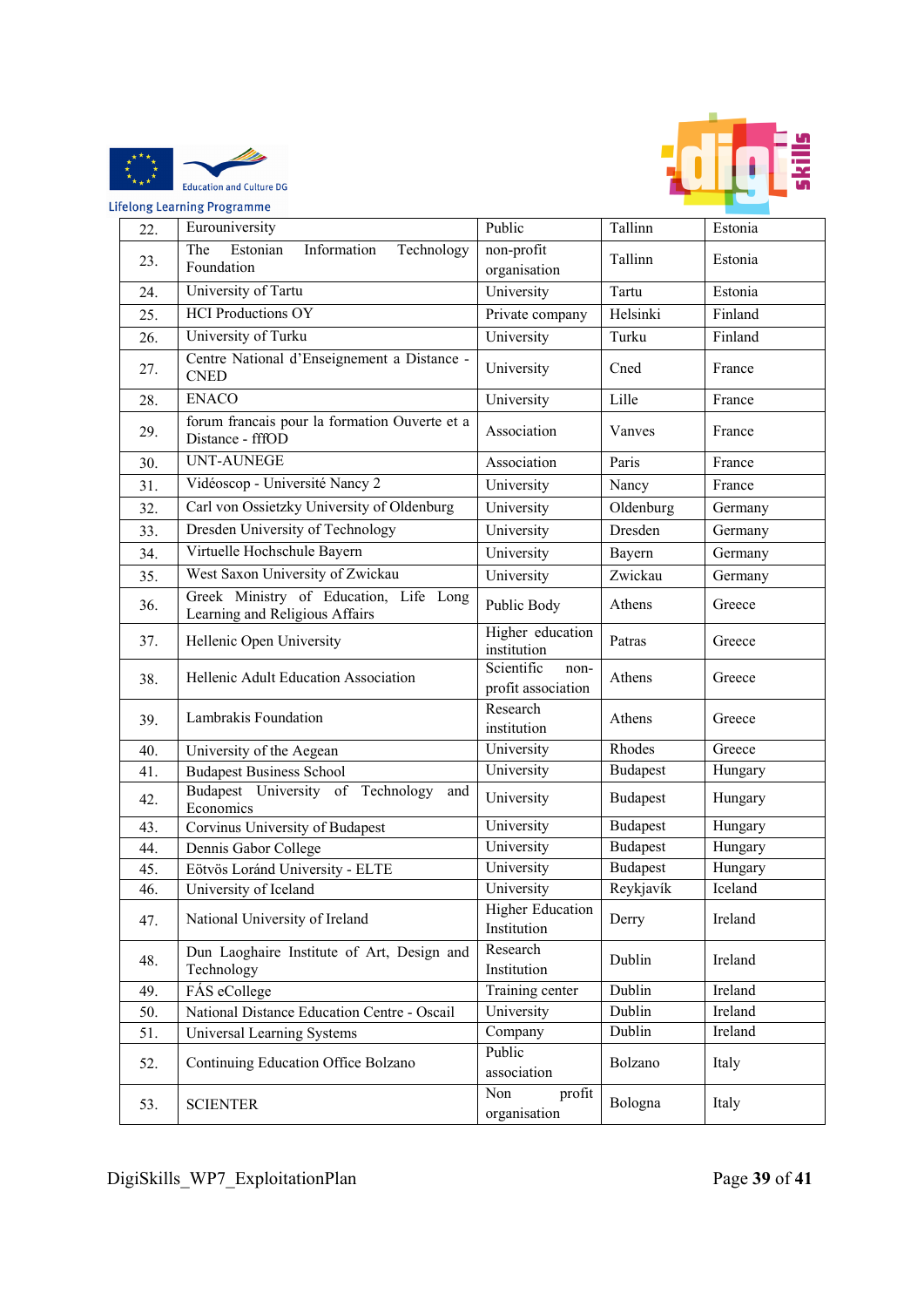



| ifelong Learning Programme |                                                                            |                                                                            |                         |             |  |  |
|----------------------------|----------------------------------------------------------------------------|----------------------------------------------------------------------------|-------------------------|-------------|--|--|
| 54.                        | Universita degli Studi di Genova                                           | University                                                                 | Genova                  | Italy       |  |  |
| 55.                        | Universita degli Studi di Roma Tor Vergata                                 | University                                                                 | Vergata                 | Italy       |  |  |
| 56.                        | Kaunas University of Technology                                            | University                                                                 | Kaunas                  | Lithuania   |  |  |
| 57.                        | Vytautas Magnus University                                                 | University                                                                 | Kaunas                  | Lithuania   |  |  |
| 58.                        | Open Universiteit Nederland                                                | University                                                                 | Heelen                  | Netherlands |  |  |
| 59.                        | Norway Opening Universities                                                | University                                                                 | Tromsø                  | Norway      |  |  |
| 60.                        | Norwegian Association for Distance and<br><b>Flexible Education - NADE</b> | National<br>Association                                                    | Oslo                    | Norway      |  |  |
| 61.                        | Norwegian Institute for Adult Learning -<br><b>VOX</b>                     | for<br>Agency<br>Lifelong<br>Learning                                      | Oslo                    | Norway      |  |  |
| 62.                        | Norwegian<br>Ministry<br>Education<br>of<br>and<br>Research                | Public Body                                                                | Oslo                    | Norway      |  |  |
| 63.                        | Unia Lubelska Secondary School                                             | Secondary<br>School                                                        | Lublin                  | Poland      |  |  |
| 64.                        | Paderewski Secondary School                                                | Secondary<br>School                                                        | Lublin                  | Poland      |  |  |
| 65.                        | Universidade Aberta                                                        | <b>Higher Education</b><br>Institution                                     | Lisboa                  | Portugal    |  |  |
| 66.                        | Universidade do Minho                                                      | <b>Higher Education</b><br>Institution                                     | Azurém                  | Portugal    |  |  |
| 67.                        | University of Porto                                                        | <b>Higher Education</b><br>Institution                                     | Porto                   | Portugal    |  |  |
| 68.                        | <b>CODECS</b><br>- Centre for Open<br>Distance<br>Education                | Private company<br>with close ties<br>with the higher<br>education sector  | <b>Bucharest</b>        | Romania     |  |  |
| 69.                        | Politehnica University of Timisoara                                        | <b>Higher Education</b><br>Institution                                     | Timisoara               | Romania     |  |  |
| 70.                        | University Politechnica of Bucharest                                       | <b>Higher Education</b><br>Institution                                     | <b>Bucharest</b>        | Romania     |  |  |
| 71.                        | Sinergija Development Agency                                               | Non Profit Ltd                                                             | Moravske<br>Toplice     | Slovenia    |  |  |
| 72.                        | DOBA Faculty of Applied Business and<br>Social Studies Maribor             | College                                                                    | Maribor                 | Slovenia    |  |  |
| 73.                        | University of Alcala                                                       | <b>Higher Education</b><br>Institution                                     | Alcala<br>de<br>Henares | Spain       |  |  |
| 74.                        | AMEPE - Asociación Madrileña de Empresas<br>Privadas de Enseñanza          | Regional School<br>Association                                             | Madrid                  | Spain       |  |  |
| 75.                        | Escuelas del Ave Maria                                                     | General<br>secondary/<br>Vocational<br>or<br>technical<br>secondary school | Malaga                  | Spain       |  |  |
| 76.                        | Colegio Besana                                                             | Vocational<br>training                                                     | Madrid                  | Spain       |  |  |
| 77.                        | Linnaeus University                                                        | <b>Higher Education</b>                                                    | Växjö                   | Sweden      |  |  |

DigiSkills\_WP7\_ExploitationPlan Page **40** of **41**